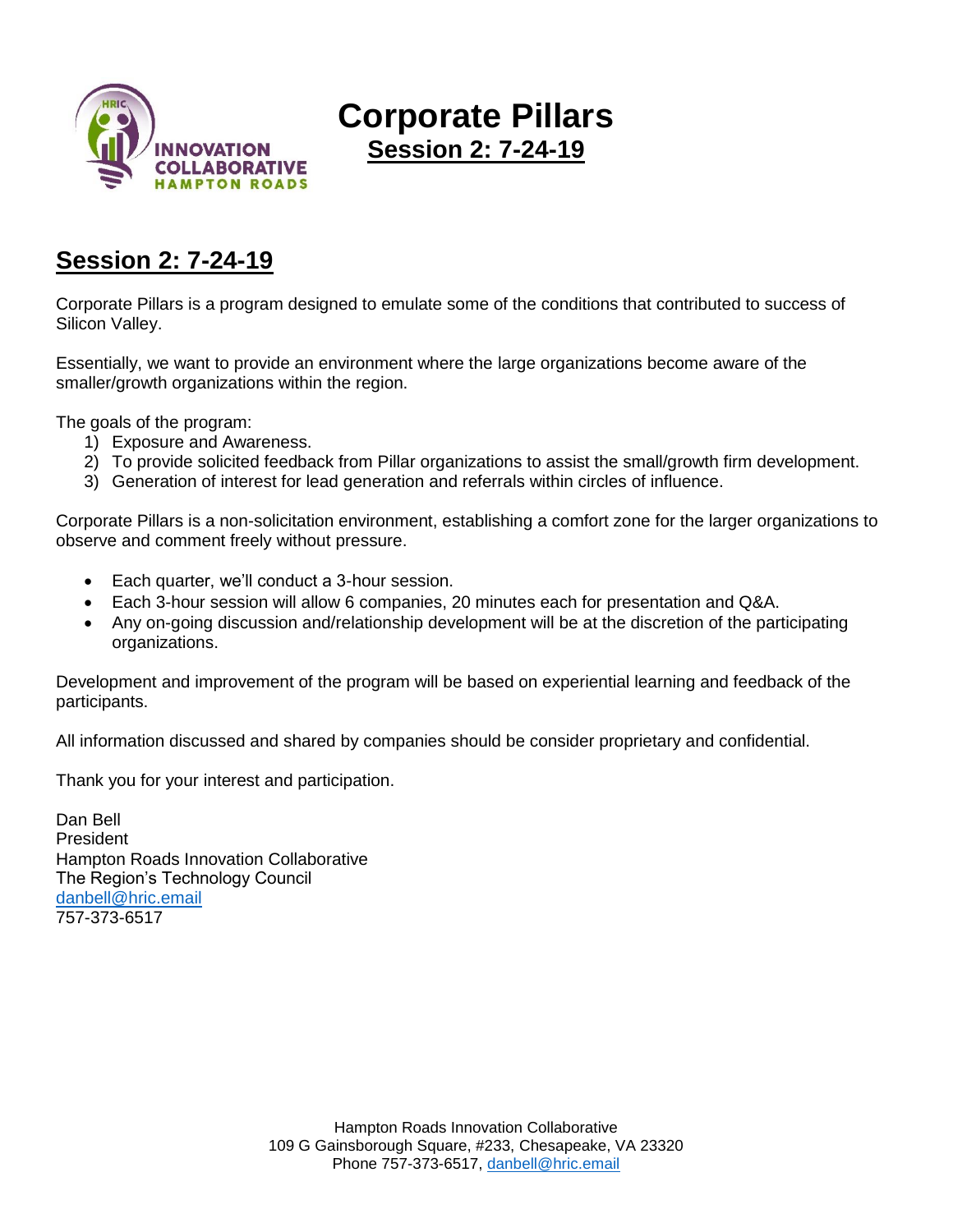

# **Corporate Pillars Session 2: 7-24-19**

### **Agenda**

- 3-3:30p Arrive, Meet & Greet.
- 3:30-3:50p **Globalinx**
- 3:50-4:10p **AVID**
- 4:10-4:30p **Marathon Consulting**
- 4:30-4:45p BREAK with light refreshments served.
- 4:45 5:05p **On Call Telecom**
- 5:05-5:25p **Netaurus HoistCam**
- 5:25-5:45p **757 Makerspace**
- 5:45-6p Open Discussion:
	- o Program evaluation discussion.
	- o How to improve.
	- o Next Event.
	- o Refresher Program.
	- <sup>o</sup> Corporate Pillar Awards at the Sept 11 Tech Expo.

# **All Information Contained Is Considered Confidential**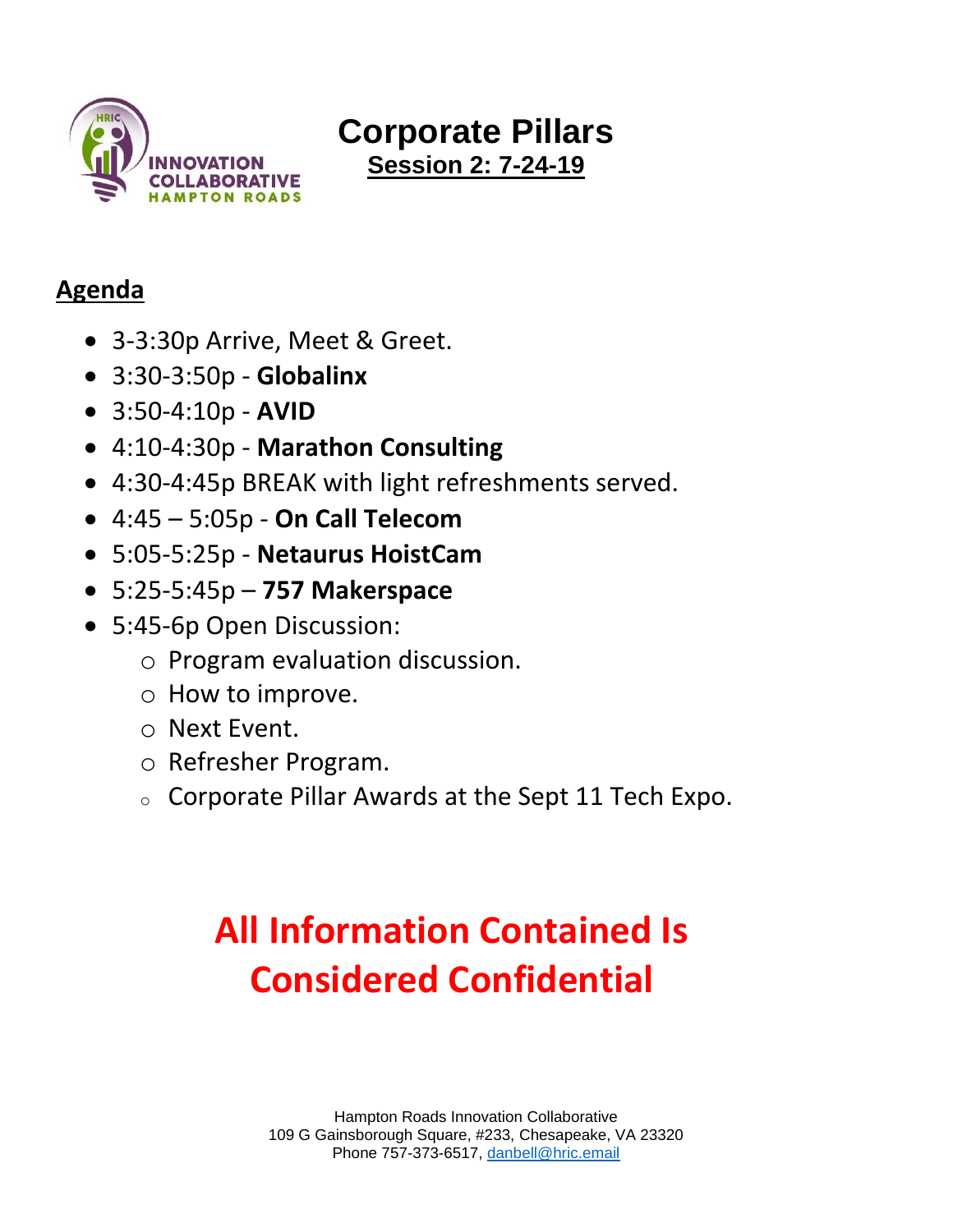

Company overview (who, where, how long in business, how you started? Globalinx Data Centers is a secure Tier III carrier neutral multi megawatt data center and cable landing station campus in Virginia Beach developed to facilitate direct connectivity between subsea fiber and terrestrial fiber systems. In support of MAREA and BRUSA subsea cables, Globalinx has purchased 2 parcels of land consisting of 21.5 acres and a total of 285,750 square feet of data center and cable landing station space. Globalinx owns a colocation facility located at 3800 Village Avenue Norfolk VA.

Globalinx campus is located at 1632 Corporate Landing Parkway which is less than 600 meters away from Telixus cable landing station that houses the MAREA and BRUSA subsea cables. Globalinx Campus and Telxius are connected via Globalinx 2 X 864 diverse fiber networks for our clients looking to gain access to subsea cables via a cross connect from Globalinx. Corporate Landing Parkway is a Designated Data Park by Virginia's power provider Dominion Power. There is ample readily available power over 30mw and in close proximity to 1632 Corporate Landing Parkway Globalinx is fed by two diverse substations within the park. Globalinx offers N+1 with concurrent maintainable redundant AC/DC power and Globalinx campus is 18 feet above sea level.

Globalinx has been in business less than 3 years. How we got started was when Spanish subsea company Telefonica (Telxius) announced a joint venture to link Bilboa Spain to Virginia Beach with the MAREA subsea cable. It was an innovative project driven by Telxius, Microsoft, and Facebook with plans to reach their data centers located in Boydton and Henrico County. Shortly after the MAREA announcement Telixus added another subsea cable of their own BRUSA linking Puerto Rico, Brazil, and Rio De Janeiro to Virginia Beach and Globalinx was quick to recognize the opportunity that Telxius was bringing to Virginia Beach. Greg Twitt CEO and Founder of Globalinx vision was to purchase land on Corporate Landing Parkway and offer Virginia Beach with the very first and only Tier III carrier neutral data center campus that would provide direct international connections to subsea cables and build a technology ecosystem for Virginia Beach.

Virginia Beach Subsea Cable Landing Zones: Virginia Beach has 2 Subsea Cable Landing Zones located at Camp Pendleton and Sandbridge. Currently BRUSA and MAREA come into Camp Pendleton before making terrestrial landfall into Telxius Cable Landing Station on Corporate Landing Parkway. Over 4 miles of lanes within the ocean in and around Camp Pendleton and Sandbridge are getting tight so Globalinx is taking an initiative to implement in Virginia Beach a Subsea Cable landing zone protection for future international subsea cables landing in the Virginia Beach corridor.

Is your firm pre-revenue or revenue generating? Globalinx is currently a pre-revenue generating company however we do have signed agreements with various carriers and commitments from enterprise clients.

Types of Service? Globalinx offers secure colocation services and interconnection/cross connect products to suit the needs of all business types. Customizable and tailored cabinets and cages that address a wide range of colocation needs and scale easily as tenants grow. Interconnections will provide opportunities to connect to customers and partners, peering exchanges, cloud communities. Cross connects will allow for all clients to have a high performance and secure fiber network to gain access to the MAREA and BRUSA cables via Globalinx campus on our diverse 2 X 864 fiber network. An open cloud exchange will allow for a secure one to many connections to a variety of cloud providers. Remote hands assistance from highly trained technicians. Move in assistance from a project management for installations and deployments within Globalinx campus. Globalinx will offer an advanced MMR Meet Me Room which will provide an opportunity for communication firms to exchange data with major telecom carriers and Internet service providers that will all be housed within Globalinx.

Who are your customers? Globalinx is under strict NDA with our customers however we can mention some of the carriers that will be coming into our data center which consist of: Cox Communications, Windstream, Segra, Zayo, Hurricane Electric, and MFN.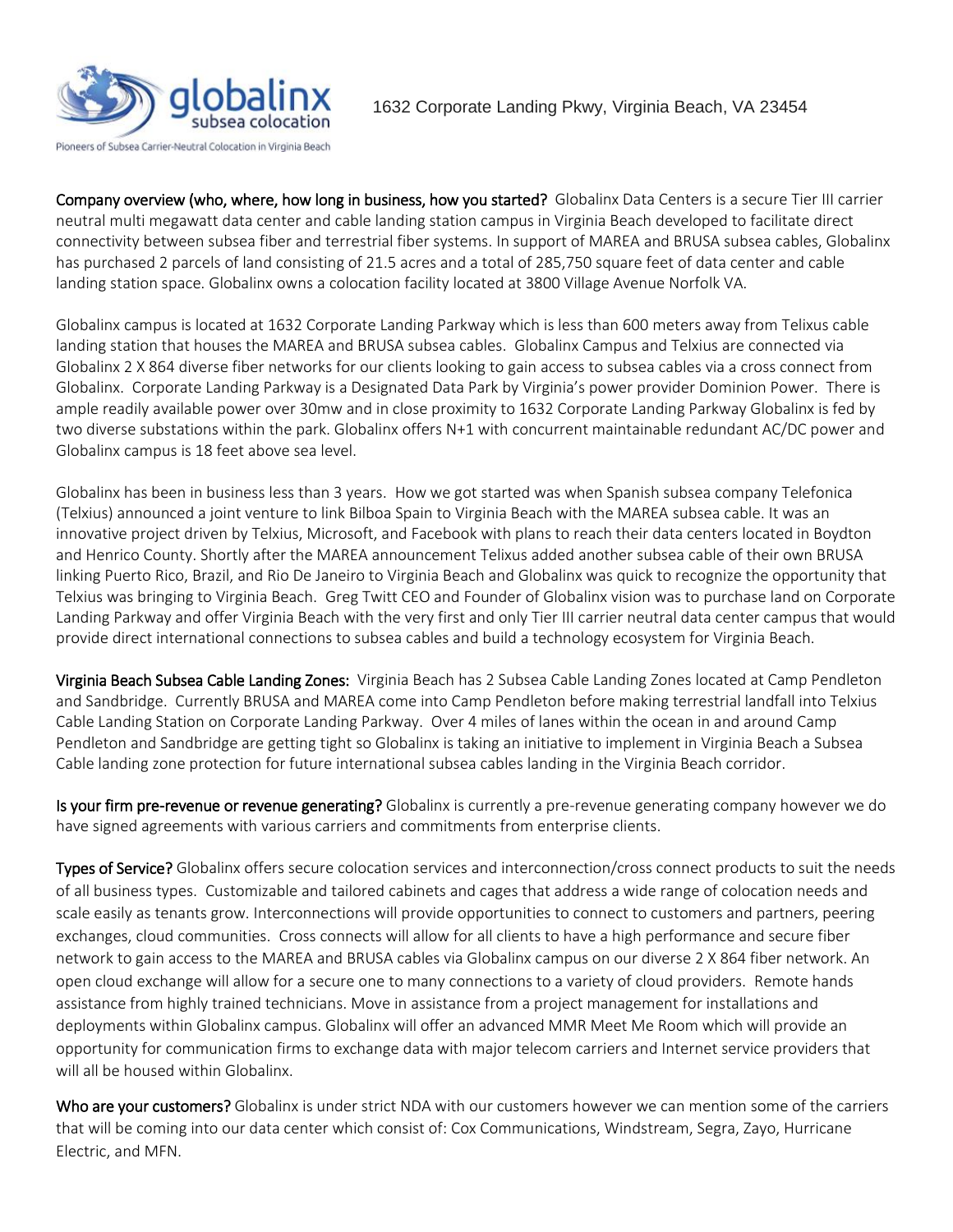What/who is your market? OTT'S, hyperscale providers, enterprises, financial institutes, medical industries, military, education, and local municipalities. Globalinx caters to small, medium, to large enterprises located international and in North America.

What are your differentiators and makes you unique? Globalinx is the only data center that can provide zero latency via a cross connect to Telxius for customers to gain access to the MAREA and BRUSA subsea cables. Globalinx is the only data center and CLEC that provides a diverse fiber network for customers to enable redundancy to gain connectivity to MAREA and BRUSA subsea cables located at Telxius. Outside of Globalinx having 2 X 864 diverse fiber network connecting our campus to Telxius, Globalinx also has an additional 2 X 864 fiber network on Corporate Landing Parkway for carriers to purchase dark fiber on an IRU or Lease basis. Globalinx is the only Tier III carrier neutral data center that resides in Virginia Beach and our campus is situated 17 feet above sea level.

Who is your competition? The only competition Globalinx has is QTS located in Richmond and Equinix in the Ashburn corridor. Globalinx differentiators really help us with competition as Telxius has extending their fiber network to QTS Richmond and Equinix Ashburn however customers need to purchase cross connects at each of those locations from Telxius and Telxius needs to backhaul that circuit/service via their network back to Virginia Beach. This model is expensive for customers as there is no diversity and also there is to many points of failure on Telxius network where the long-haul circuit can get cut and have an outage. Customers want to be in close proximity to subsea cables and don't want to have to purchase expensive cross connects and long-haul connectivity for access to MAREA or BRUSA.

Technology Roadmap/Strategy? Globalinx roadmap and strategies have already been established. Our strategy from the start was to not only the biggest fiber presence within Telxius cable landing station with our diverse 2 X 864 fiber network but to also have a big fiber network presence on Corporate Landing Parkway as well with a separate 2 X 864 fiber network. From a strategy perspective our diverse 2 X 864 fiber network extending diversely on Corporate Landing Parkway from the corners of both General Booth and Dam Neck will allow for carriers to not have to do their own OSP (outside plant work) which will save carriers money/time and drive an additional revenue stream for Globalinx.

Marketing/Sales Roadmap and Strategy? From a marketing perspective over the past year Globalinx has had a lot of exposure in the media via outlets such as Submarine Telecoms Magazine, Telecom Ramblings, Capacity Media, Data Center Hawk, Data Center Dynamics, and PR Newswire just to name a few. Globalinx have taken to social media outlets as well such as Twitter and Linkedin to gain additional exposure in getting the Globalinx brand out in the marketplace. Globalinx has participated and attended many events put on by the industry such as PTC, Metro Connect, ITW, NANOG, and Subsea EMEA event in Marseille. From a sales strategy we are currently attending local Virginia events sponsored by NVTC Northern Virginia Technology Council and (HRUHCA) Hampton Roads Utility & Heavy Contractors Association. We are also applying our prospecting efforts targeting Hampton Roads Major Employers and Globalinx will be looking into joining the local Chamber of Commerce within the Hampton Roads corridor. Just recently Globalinx hosted an event put on by Timmons "Commercial Coffee Hampton Roads" which was a well-attended event.

Growth plans and needs to help grow? With Globalinx having 2 separate campuses consisting of 21.5 acres our growth plan will consist of 3 more phases. Globalinx phase II will be a combination of a cable landing station and Tier III carrier neutral data center which is comprise of 25,000 square feet. Phase III will be a Tier III carrier neutral data center 115,000 square feet and Phase IV will also be a Tier III carrier neutral data center with 135,000 square feet. In terms of needs to help grow having future subsea cables making their way into Virginia Beach is critical. Fortunately, there are a minimum of 3 that are targeting Virginia Beach now and Globalinx is in a very good position to offer them a CLS to land their SLTE and PFE equipment. Subsea Cables will help drive enterprise tenants to our facilities for immediate and future growth. Locally as it relates to the Hampton Roads corridor, we need help with awareness of who and where we are and getting more exposure. Globalinx truly feels that there is a demand in the Hampton Roads Area for enterprise clients that need disaster recovery as it relates to redundancy of their mission critical applications and entire IT landscape needs.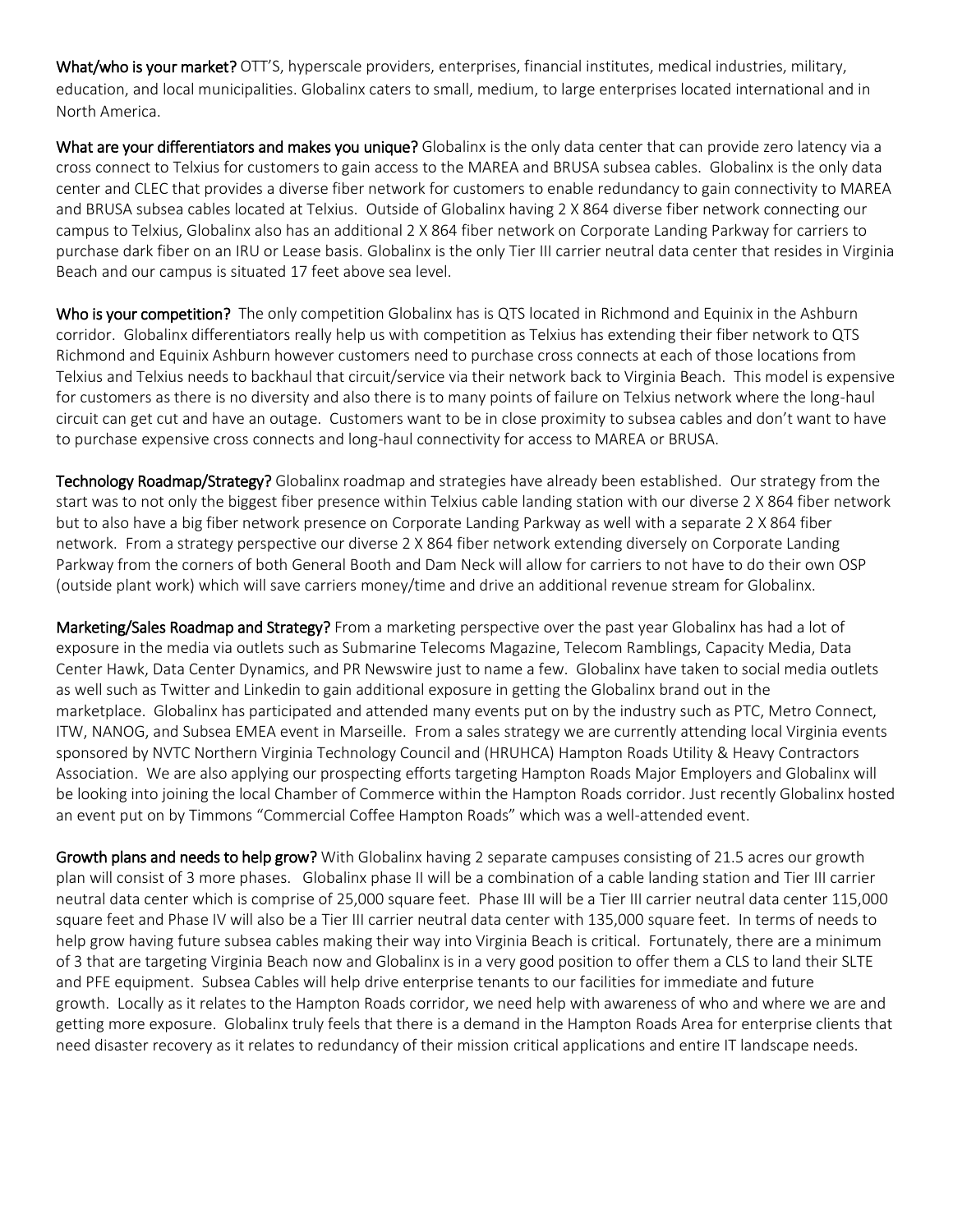

### **Company overview**

AVID LLC opened for business in 2002. It originated as a partnership developed through relationship that started in a consortium of Virginia Tech, NASA and industry. We started the company to develop advanced design software for unmanned aircraft.

AVID grew through its partnership with Honeywell to be its lead design team for hovering unmanned aircraft. When the Army stopped the program in 2011, the partnership with Honeywell came to an end as well.



**Figure 1. AVID Designed Systems during Honeywell Partnership**

AVID is currently owned by the Gelhausen family, with Paul Gelhausen as the managing member. The headquarters for AVID is in Yorktown, VA at 120 Newsome Dr., Suite A.

#### Company revenue

Over the past several years, AVID revenue has ranged from \$800k to \$1.6M.

#### Is your firm pre-revenue or revenue generating?

AVID generates revenue through its research and development contracts and also through the sale of software products.

### Products and/or services.

AVID has software products for the design and development of advanced aircraft, including manned and unmanned vehicles. Primarily, our software supports the design of unmanned aircraft.

AVID is also developing a ducted fan UAV for industrial/civilian applications. The Sora/Watchman product line will be quieter, safer and more reliable than the current cadre of multirotor vehicles. AVID is leveraging the investment made by the DoD in the ducted fan and its experience in VTOL systems to develop a more efficient and more secure system for the future.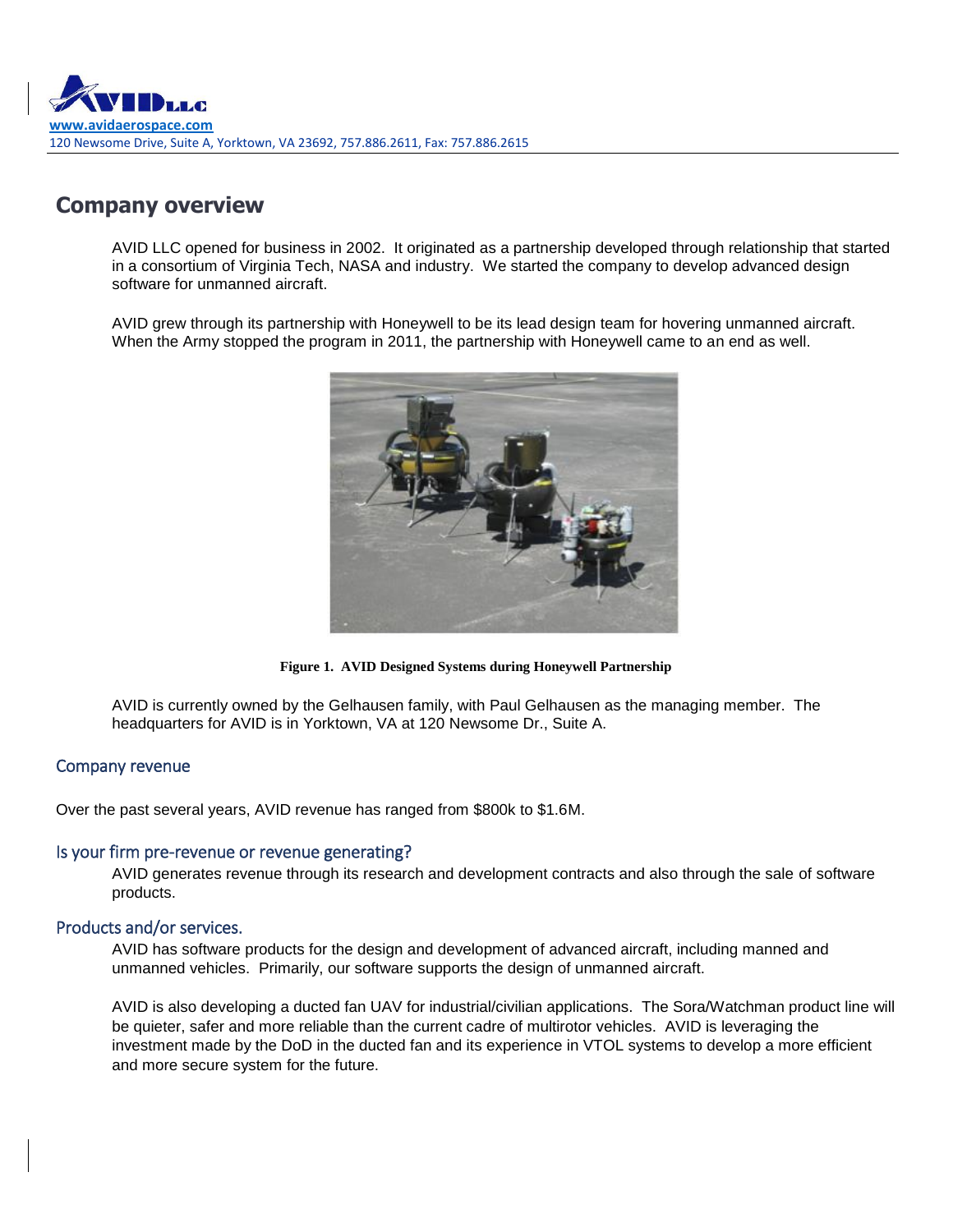|                     |                                                |                                                              | AVID LLC                            |                                                           |
|---------------------|------------------------------------------------|--------------------------------------------------------------|-------------------------------------|-----------------------------------------------------------|
| <b>Model</b>        | EDF-8<br><b>Outdoor</b>                        | EDF-8<br><b>HazMat</b>                                       | <b>EDF-81</b><br><b>Indoor</b>      | EDF-8T<br>Watchman                                        |
| Diameter            | 8"                                             | 8"                                                           | 8"                                  | 8"                                                        |
| Payload (lbs)       |                                                |                                                              |                                     |                                                           |
| Endurance           | 30 min                                         | 30 min                                                       | 30 min                              | persistent                                                |
| <b>Primary Uses</b> | <b>Industrial</b><br>inspection,<br>operations | HazMat &<br>Radiation<br><b>Emergency</b><br><b>Response</b> | Inspection of<br>enclosed<br>spaces | Developed for<br><b>Persistent</b><br><b>Surveillance</b> |

|  |  |  | <b>Figure 2 AVID Ducted Fan Product Line</b> |  |
|--|--|--|----------------------------------------------|--|

AVID markets its MFC driver board for use on projects that implement the MFC actuation system. Our aeroelastic design process enables the optimization of size, weight and power for various applications of this highly reliable flight control actuation system.



**Figure 3. MFC Driver Board and Morphing Small UAS Wing**

#### Who are your customers?

Most of our revenue is generated through contracts with the Navy, Army and Air Force R&D divisions. AVID has performed 18 Phase I SBIR contracts through its 17 years and has been awarded 10 Phase II contracts. Currently we are waiting on the 10<sup>th</sup> contract to be finalized. One Air Force Phase II has had multiple extensions and is expected to transition to a Phase III award in FY 2020.

Boeing R&D and Boeing Defense Systems purchase AVID software on an annual basis.

In the development of our UAV product AVID has partnered with companies that have specific expertise in the product focus area. Most recently, AVID has teamed with ASG-Inc who has expertise and a customer base in HazMat response. This strategy allows us to join our expertise in UAV platform development with a customer who has expertise that is relevant to a specific task.

Other partnerships with respect to the ducted fan are in discussion.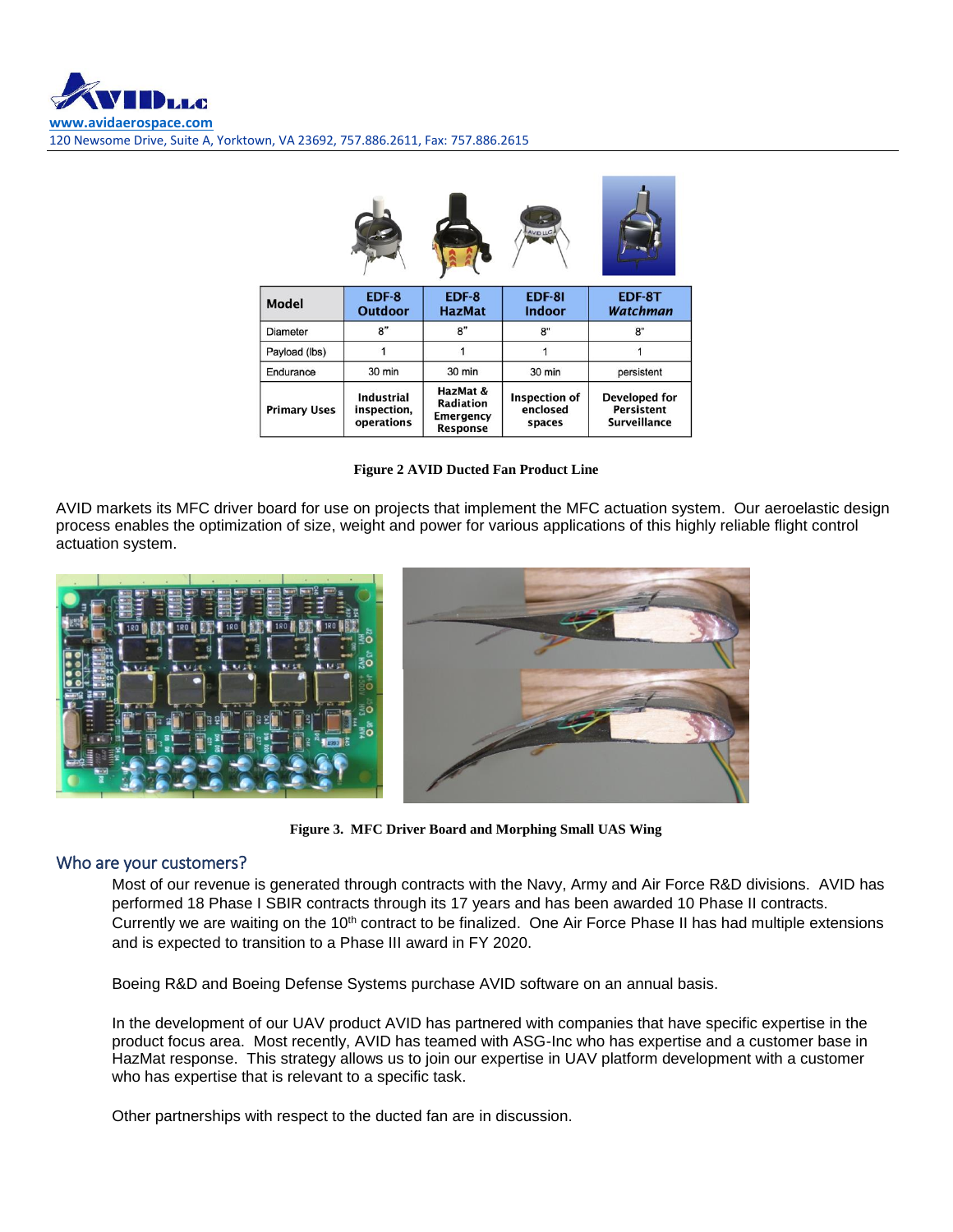### What/Who is your market (solutions offered, total market size)?

The first responder market consists of about 25,000 fire departments in the United States. We are also marketing to Dept. of Homeland Security, energy companies, and petrochemical companies for the hazardous material response vehicle.

The tethered system is of interest to DHS, communications and shipping companies. We expect this market to be on the order of 100's of systems per year.

#### What are your differentiators and makes you unique?

The ducted fan is a higher efficiency vehicle that protects the surroundings from the propeller. It creates more lift in a compact system and will be more robust in industrial applications where toughness is a requirement.

We believe that the ducted fan will also be more acceptable for flight around "non-participating" personnel. The likelihood of injury due to impact is very small when compared to a comparable multi-rotor vehicle. It can also be made to be significantly quieter if that is a requirement.

The tethered ducted fan is predicted to be much more capable in winds than a multi-rotor and can operate from a single box thereby reducing logistics footprint.

#### Who's your competition?

There are a few companies that are vying for the industrial UAV market. Most of them are in the price range of the AVID EDF-8 Family of UAVs, but most do not meet the performance, safety and noise that we can achieve.

AscTec has developed the Falcon 8 drone that was then purchased by Intel. It has redundant rotors, but not much in the way of safety

Micro Drone has a couple of larger professional systems

DJI Matrice is a larger drone that is used for industrial purposes

Flyability has an enclosed system but lacks endurance and payload.

#### Technology Roadmap/Strategy.

AVID is continuing to work with the DoD customers to build solutions that meet their needs. We will leverage those systems and developments to also build the civilian solutions.

We have developed a modular architecture around the current flight computer and our own proprietary flight control system. This enables us to have control over the flight software and stronger cyber-security than the more open source options.

Once performance and robustness become more important to operators, AVID's products will be the most attractive hovering vehicle for the small unmanned system. There is significant data gathered from Defense Department operations to show the advantages.

AVID is focused on making the current size available and develop our initial sales around that platform. As the customer base builds, we will add payloads and features to improve. That will be followed by a family of larger vehicles that can carry larger payloads and fly longer.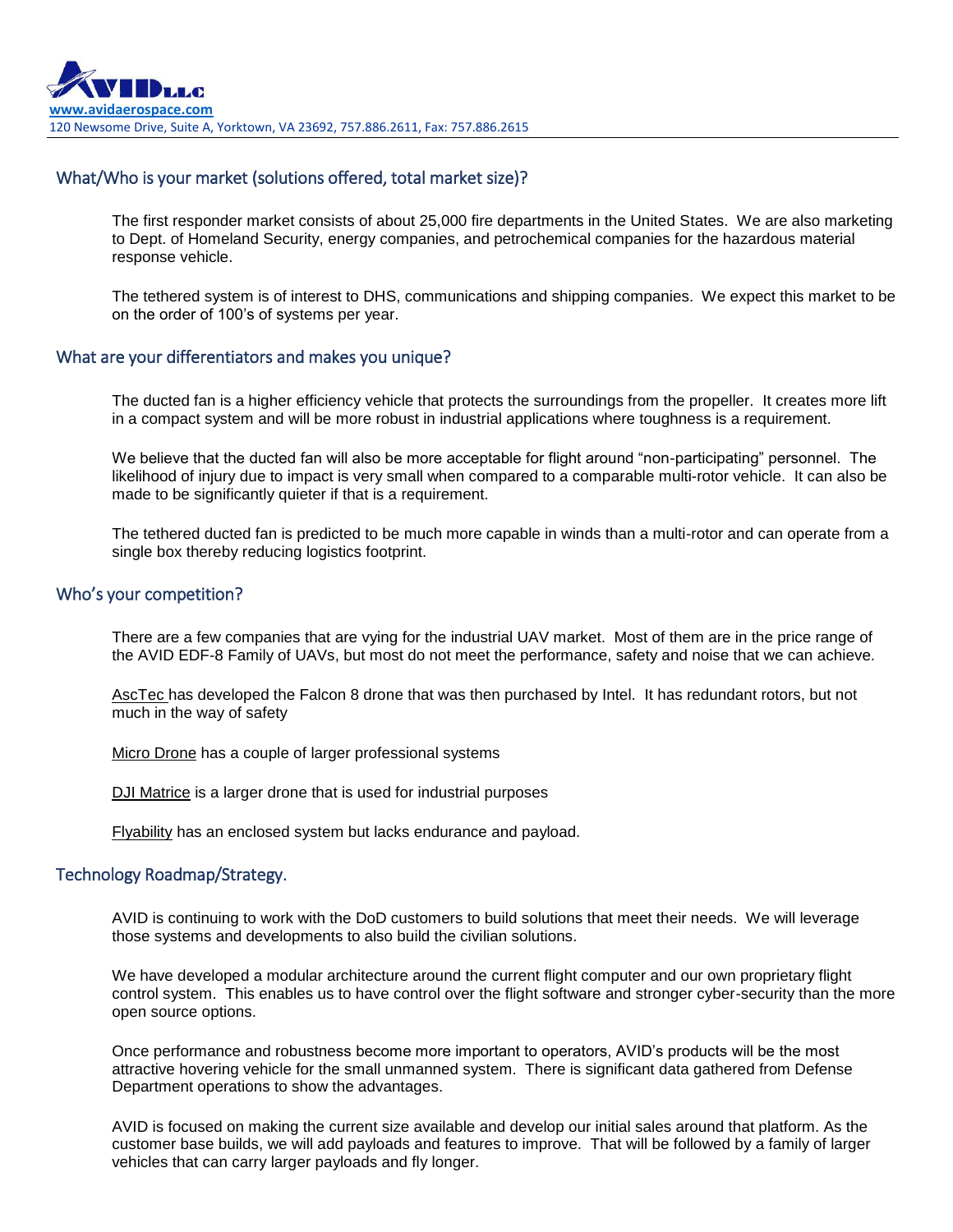

Our approach has been to self-fund as much as possible. If there is an investor with compatible with AVID vision, we will entertain.

#### Marketing Roadmap/Strategy.

AVID continues to build on its DoD experience and markets its products and services through the SBIR system. We leverage the opportunities provided to show our products at trade shows and forums.

AVID is working with strategic partners to sell into various markets. The EDF-8 HazMat will be sold by ASG-Inc. as part of their HazMat product line.

We are also working with some large companies on the tethered system for several applications. A company that specializes in UAV systems for DoD applications is working with us to add to their product line.

AVID is also successful at developing proposals for various solicitations.

#### Sales Roadmap/Strategy.

We will work with strategic partners to push out for sales opportunities. Working with the large companies and service providers will be our fundamental strategy. AVID is in contact with several of the large industrial service providers and companies that desire a common system that AVID's products can serve.

#### Any Intellectual Property and how will you monetize it?

AVID has a couple patents. One significant patent is on the use of macro-fiber-composite materials for control actuation.

AVID has SBIR data rights for various configuration and other technologies. Those can be converted into patents when the timing and market make sense.

AVID protects its ducted fan technology as trade secrets and limits the dissemination of that information. While some of the basic concepts are more than 50 years old, the data and knowledge contained in our data, codes and processes is difficult to replicate.

#### Growth plans and needs to help grow.

AVID is planning on performing assembly, integration and testing in Yorktown. We have supply chain developing for the parts that go into the UAV. The software and testing will remain AVID's intellectual property. We expect to begin building the workforce as soon as the initial sales develop.

#### Challenges (technology, marketing, funding, workforce, city/state business support).

Small business is hard, so fundamentally, our challenge is a steady cashflow that supports our customers and allows us to build our product line.

The UAV test range in Yorktown will be a great asset for our community and we are looking forward to the opening. Other testing facilities are both expensive and difficult to use as a small business.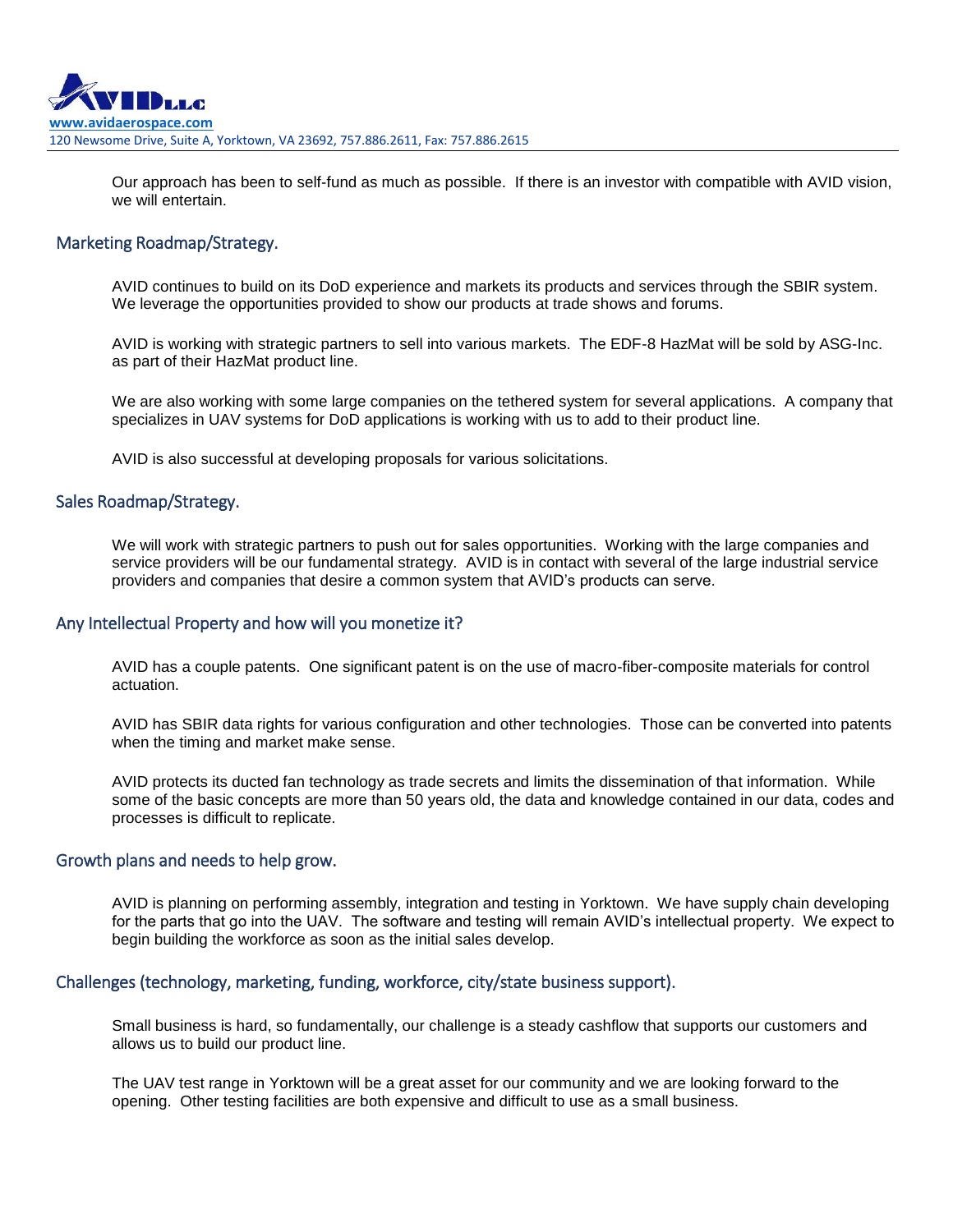### Opportunities (including funding with any others).

AVID is continuing to work with the Navy to develop future UAV capabilities. We see that once the products and testing can begin, there will be a large set of opportunities that will emerge.

### Anything not listed but that you'd like to discuss.

AVID is committed to building a technology/manufacturing company in Yorktown. We look forward to collaborating with companies as opportunities become available.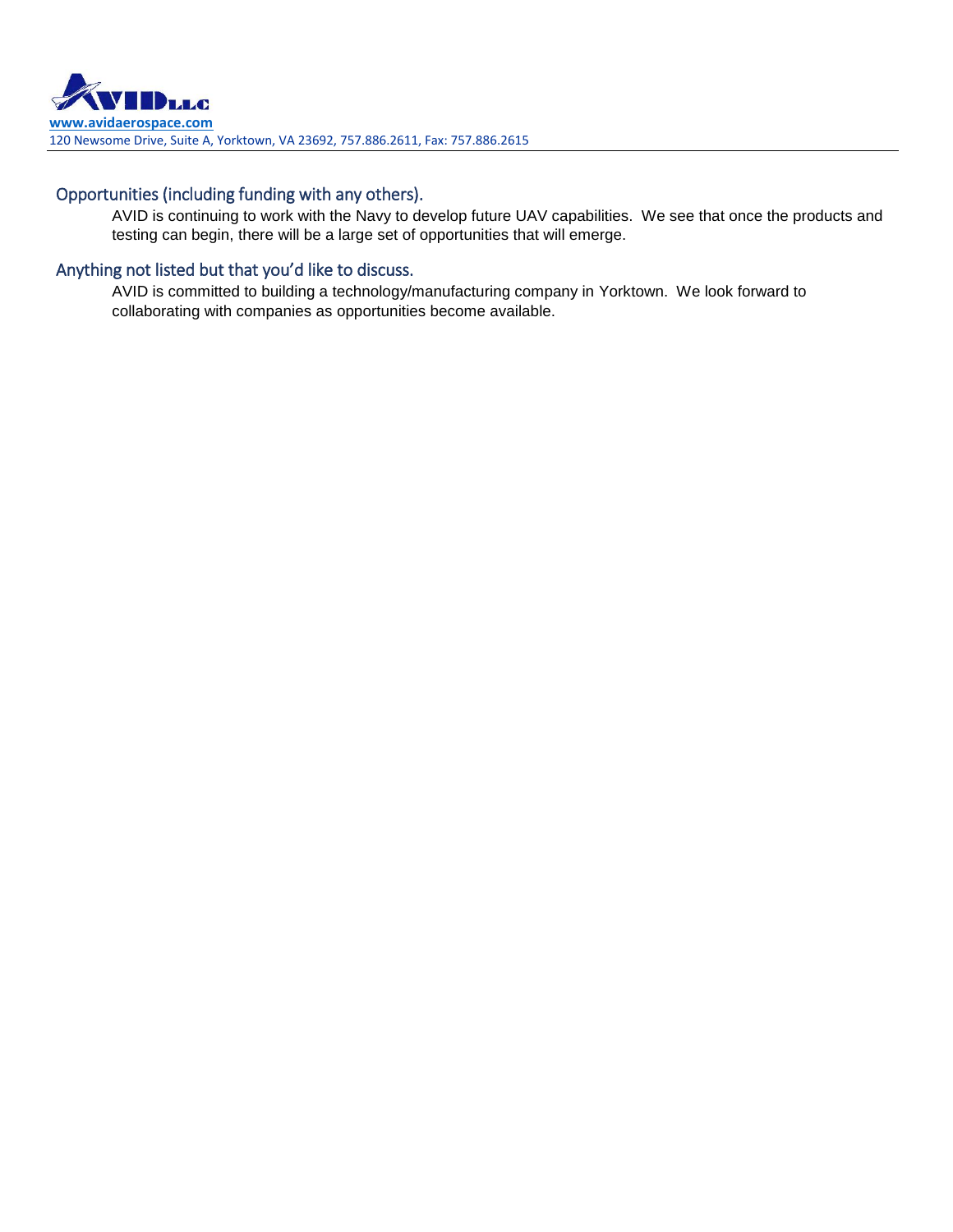

#### **4525 Columbus St #200, Virginia Beach, VA 23462**

### Company Overview

- Founded in 2006 by 4 Founders
- Headquartered in Town Center Area of Virginia Beach, with a second office In Richmond (2016)
- IT Consulting Services Firm "Real Value Through Technology"
- 90 IT Consultants with average 15 years' experience
	- o 95% with a bachelor's degree
	- o 18% with advanced degrees
	- o Turnover rate of less than 15%
- Deliver services via Managed Projects (Marathon Managed), or Staff Augmentation (Client Managed), On-Call Agreements
- #1 Best Place to Work in Virginia in 2016 Small Business Category

### Marathon Revenue

Marathon is a revenue generating company that has prided itself in maintaining consistent solid consistent growth.

- Member of Inc 500/5000 list for 9 years straight since 2010
- 2018 Revenue \$12.1 million

### Products / Services

Marathon has four core service areas:

- Application Development
	- o Concentration of custom application development for Web / Mobile / Desktop
	- o SharePoint Development/Migration/Configuration
	- o Enterprise Application Configuration and Customization
- Data Solutions
	- o Reporting and Visualization
	- o Data Integration and Data Warehouse
	- o Data Science and Analytic Services
	- o Expertise in Cloud Computing / Big Data / Machine Learning
	- o Database Administration/Monitoring/Health Checks
- IT Advisory
	- o Project Management and Business Analyst Services
	- o Execute Package Software Selection / Software Evaluation / IT Assessments
- Digital Marking
	- o Website Design and Development
	- o Web Analytics and Search Engine Optimization (SEO)
	- o Pay Per Click (PPC) and Social Medio Marketing Services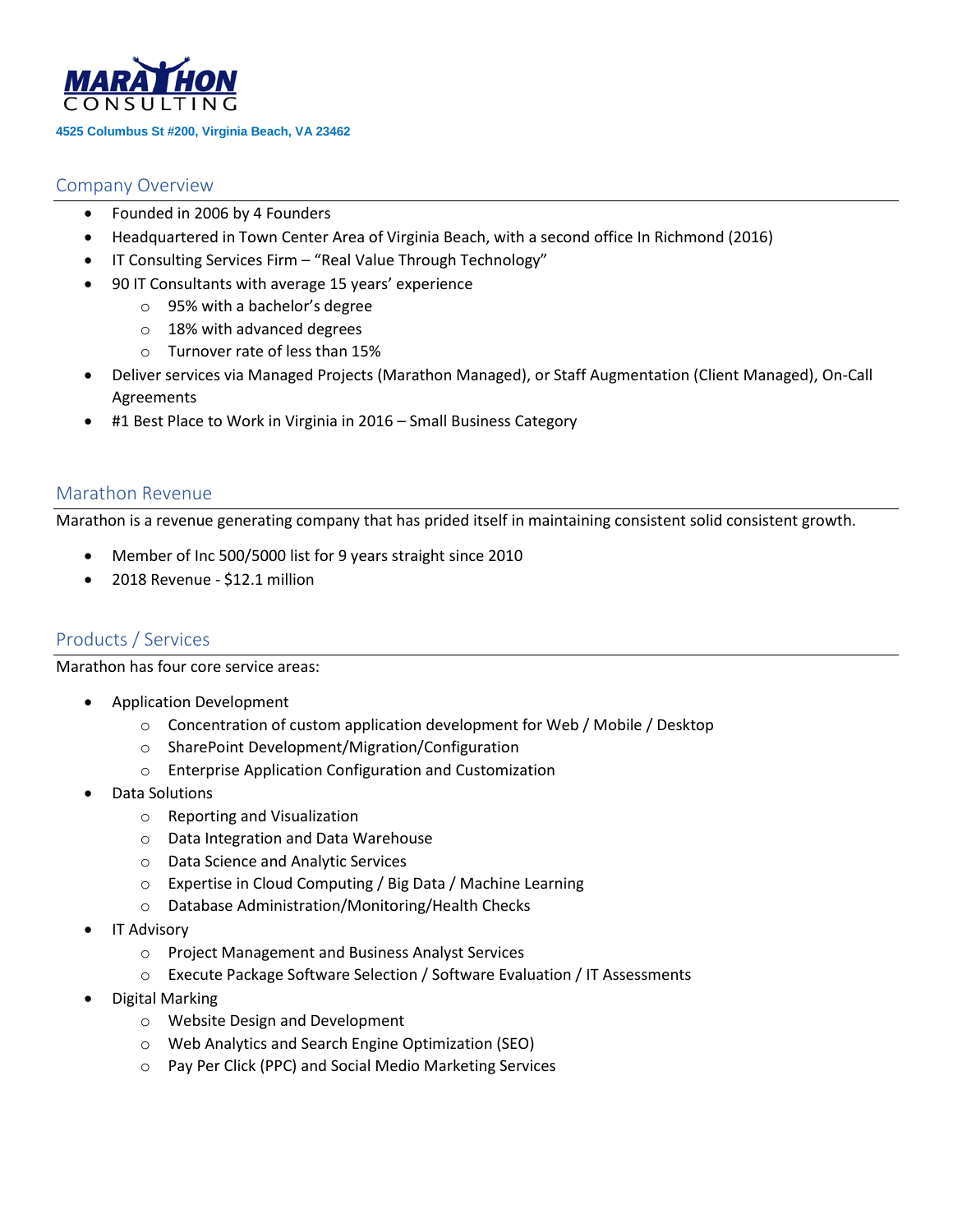



### Customers

- Private Medium and Large Business across Hampton Roads and Richmond, including large publicly traded companies
- Multiple Local and State Agencies served
- Also have expanded beyond the Virginia area via unique service specialties
- NOT a federal contractor

### **Differentiators**

- *Experience, Experience, Experience*  Marathon's team is comprised of a local Fulltime Salaried staff (no third parties)
- *All* of Marathon's 350+ clients *are referenceable*
- *A 100% Success Rate*  Marathon managed services track record
- *Breadth of Services*  clients routinely invite us back for services unrelated to the initial engagement
- *Continuity* Our low turnover rate enables clients to leverage our knowledge of their particular situation
- Our Project Methodology virtually guarantees success of our managed projects
- **The Quality of our People**

### Growth Roadmap / Strategy

- Technology
	- o Marathon is working on continue to identify specialty service offerings to package and market to clients
		- Examples
			- Website Audit / ADA Audits
			- SQL Server Health Checks
	- $\circ$  Constantly evaluating and expanding service offerings into new areas
		- **Examples** 
			- Data Analytics
			- Cloud Computing
- Marketing
	- $\circ$  Leveraging the Digital Marketing team and constantly refining marketing plan and priorities based on the current state of the business
- **Expansion** 
	- o Replicate the Marathon story/expertise/culture in other areas
	- o Current focus is on the Richmond market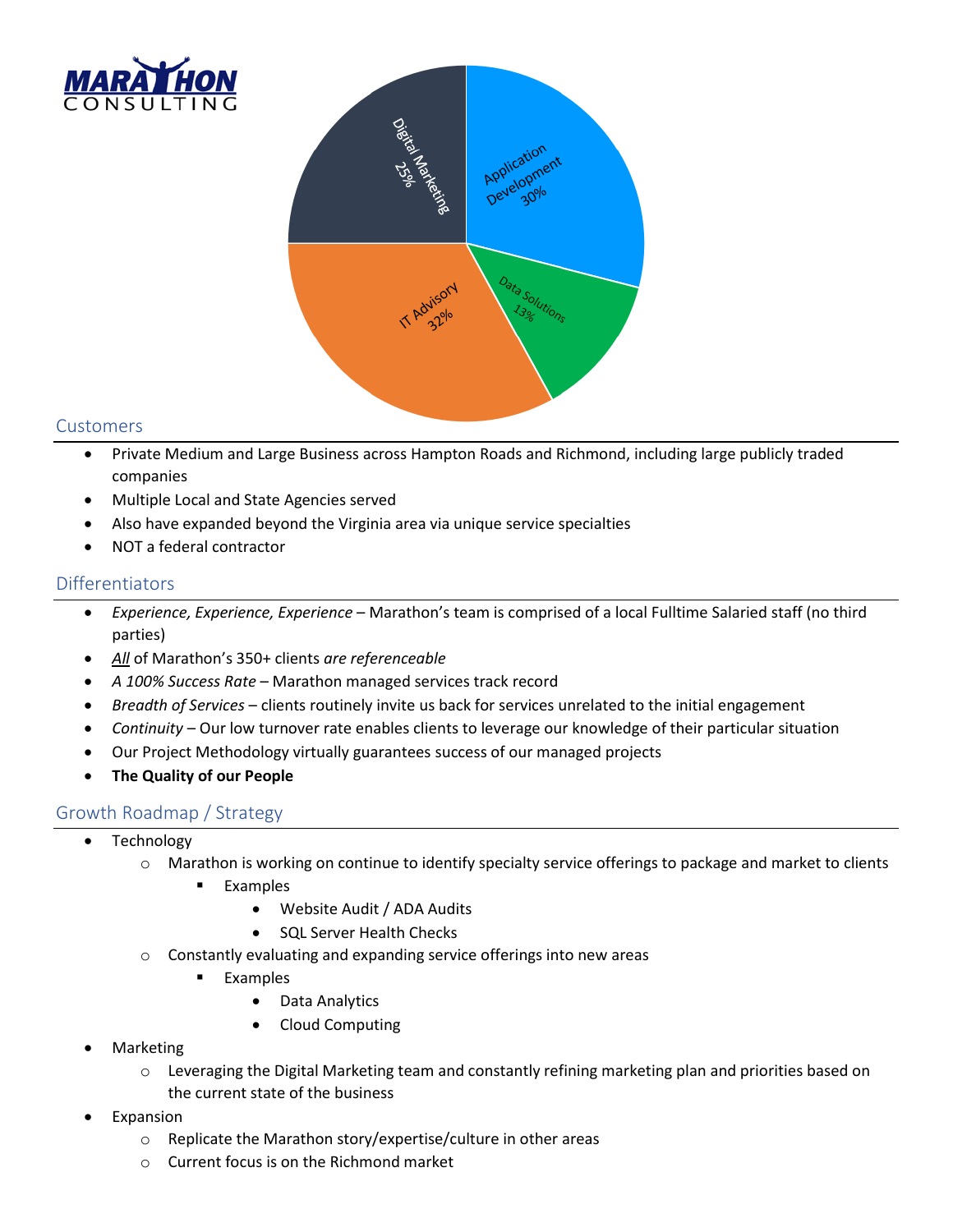

### Challenges

- 1. Recruiting
	- a. **Challenge -** Our biggest impediment to growth is finding the right talent.
	- b. **Mitigation Strategy**  Having our recruiting lines in many areas, by supporting the local community, reaching out of market, and becoming active recruiters at the schools.
	- c. **Pillar Support –** To support local programs and to keep pulling talent to the area.
- 2. Technology
	- a. **Challenge** With the fast-changing world of technology our clients look to Marathon to provide advisement on the growing trends
	- b. **Mitigation Strategy -** Marathon invests in training and bringing those skills and technologies to projects we are working on, but it still is a challenge to keep up and develop demand in these skills
	- c. **Pillar Support –** If there is a demand for a new specific skill, check with Marathon first before pulling in an out-of-area expert.
- 3. Client Support
	- a. **Challenge** Marathon stays away from contract-to-hire side of the business. We look to build and invest in a strong staff, so they are always ready and around to serve our clients. Occasionally, clients will try to hire our people once they see our quality.
	- b. **Mitigation Strategy**  We have strong service agreements in place to prevent this, but sometimes we must remind clients about these agreements.
- 4. Expansion
	- a. **Challenge** Duplicating our recipe for success in another Geographic Region
	- b. **Mitigation Strategy**  Lots of trips and support by Marathon executives in the expansion into the Richmond market. Not compromising on new hires in the market and build from the Marathon consultant mold.
	- c. **Pillar Support** If there are any connections to counterparts in Richmond, we would be open to introductions to help us grow.
- 5. Cost Pressure
	- a. **Challenge** Organizations key in on the hourly rate instead of the value provided and put a lot of pressure on cost.
	- b. **Mitigation Strategy** We feel that the quality provided by our people is to a level where they provide more than enough value for the price differences.
	- c. **Pillar Support** Keep in mind the value you gain from consultants from different vendors and work that into your cost considerations. Also remember, **local** investments can reap huge benefits to the **local** community.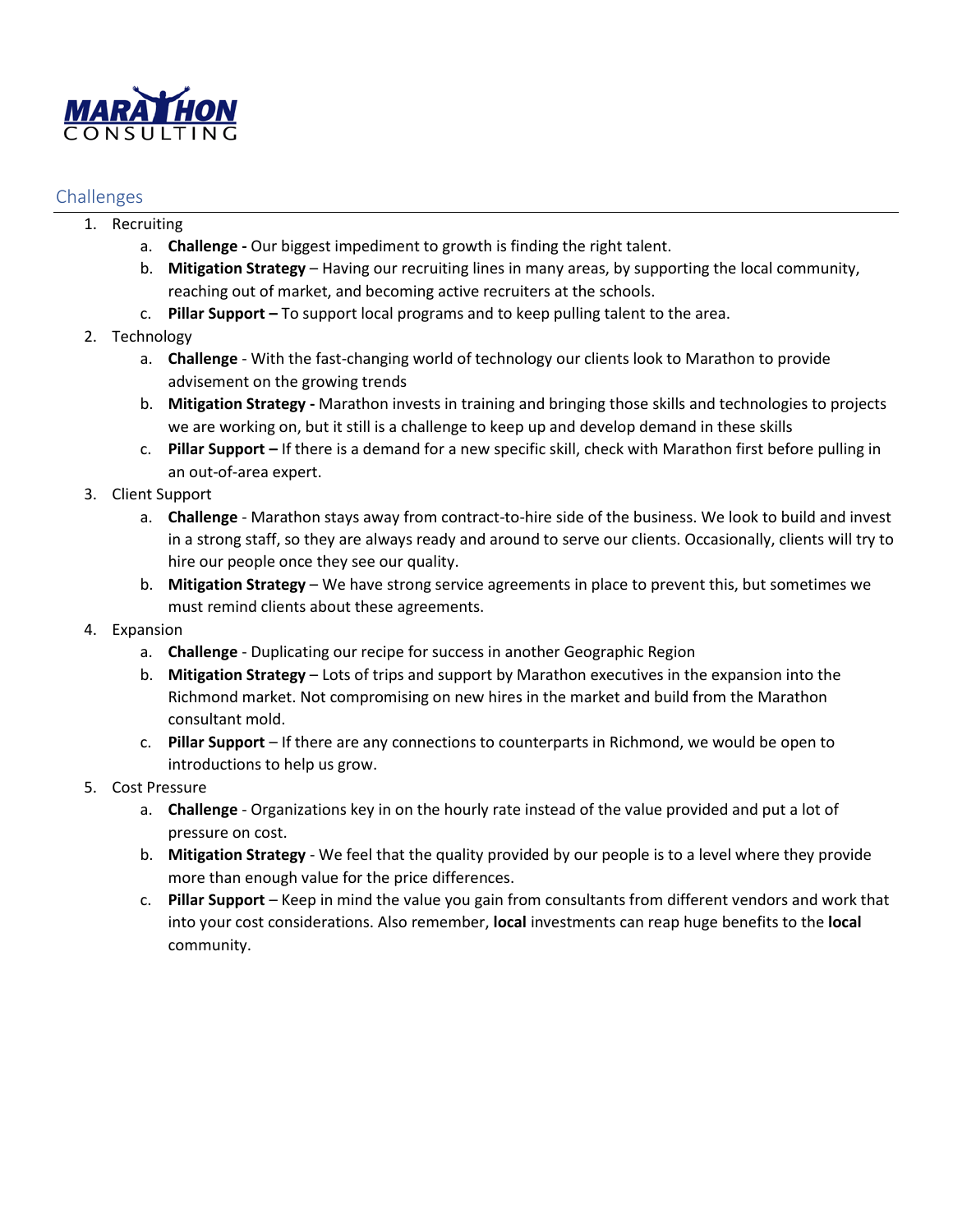

477 Viking Dr Suite 110, Virginia Beach, VA 23452

#### **Company Overview**

OnCall Telecom International is an award-winning technology management and cloud-enablement organization based in Virginia Beach. OnCall Telecom has been working with leading enterprise organizations in the design, deployment, and management of communications, cloud, connectivity, and collaboration solutions.

OnCall Telecom International, LLC was formed in 2009 in Virginia Beach, VA by John E. Finguerra and Delegate Glenn Davis after seven years of running Comverge, Inc.

OnCall Telecom has its corporate offices at 477 Viking Drive, Suite 110, Virginia Beach, VA 23452 with remote team members in N. Virginia and Raleigh.

The key executives include John E. Finguerra, President, Lucas Salvage, Sr. VP of Business Development and Cloud Strategy, and Bryan Riley, VP of Operations.

#### **Company Revenue**

Year-end 2018 revenue @ \$2.1 million with \$12 million of annual technology spend under management. 100% of our revenue is derived from residual or one-time commissions earned from our solution partner portfolio.

#### **Is your firm pre-revenue or revenue generating?**

OnCall Telecom is revenue generating.

#### **Products and Services**

Project Management Telecom Invoice Auditing and Management Unified Communications as a Service (RingCentral, 8x8, Nextiva, West, CBTS) Contact Center as a Service (inContact, Five9, TalkDesk, Serenova) Messaging (Office365, Google Suite) Infrastructure as a Service (RapidScale, EvolveIP, Effortless Office) SD-WAN (Aryaka Networks, CATO, Cisco, Velocloud) SIP Trunking (CenturyLink, Intelepeer, AT&T, Verizon) IP (Zayo, Level3, ACC Business) Colocation (QTS, Flexential, Equinix, Coresite) Wireless (Sprint, AT&T, Verizon, T-Mobile)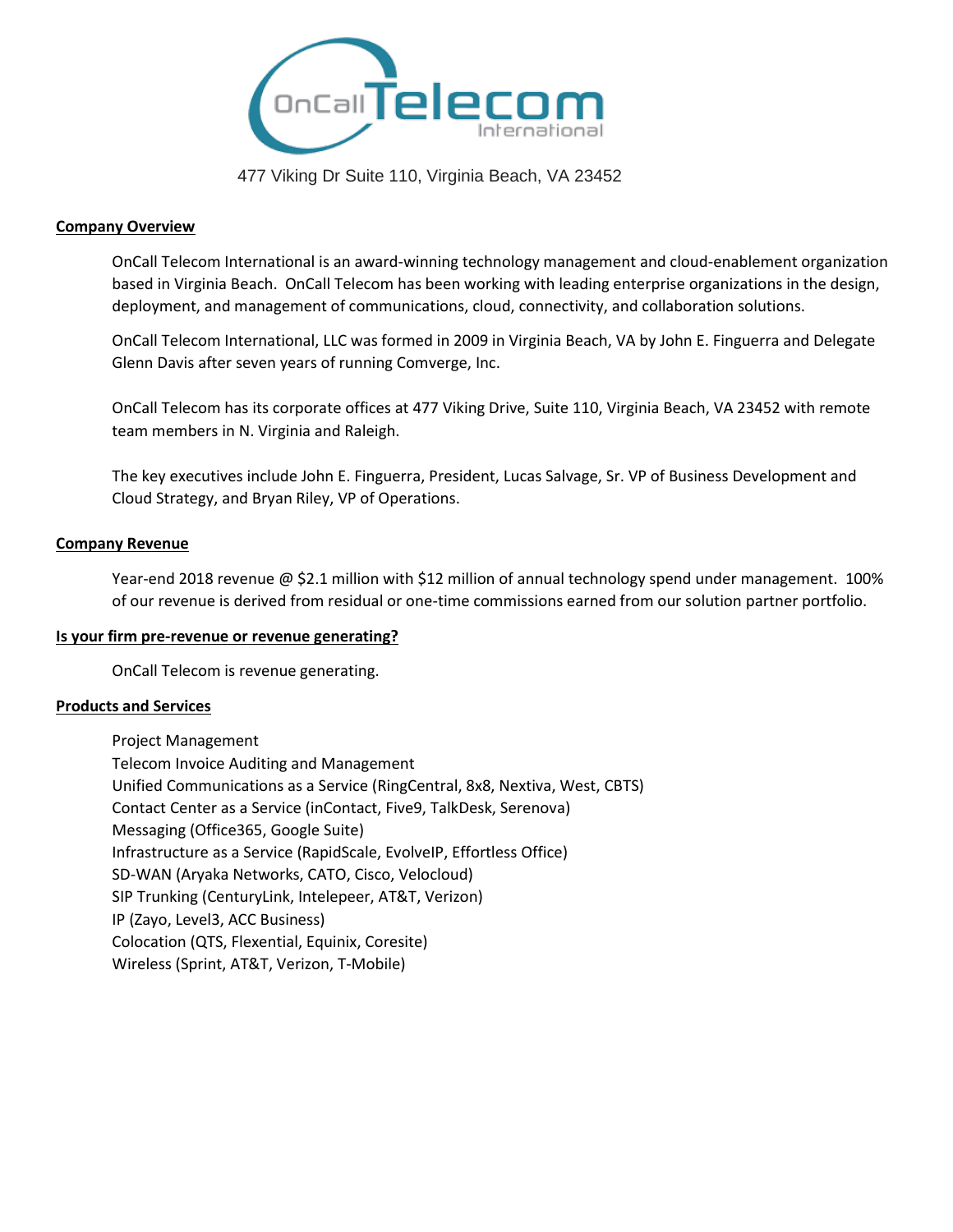

#### **Who are your customers?**

In addition to our hundreds of SMB clients, our notable enterprise client base includes such organizations as, but not limited to, the following; Bell Techlogix, Canon ITS, Clark Nexsen, Colliers International, Dixon Hughes Goodman, Haynes Furniture, Liberty Tax, MAP Communications, Operation Smile, Patient Advocate Foundation, Patient First, PRA Group, Schewel Furniture Company, Tidewater Physicians Multispecialty Group, Towne Bank.

#### **What/Who is your market**?

With the rapid growth and development of the XaaS market for organizations of all sizes, OnCall Telecom's client's will benefit from our focus, agility, and expertise on as-a-service solutions for communications, compute, security, and connectivity platforms. We will identify and engage clients who may be looking to reduce capital expenditures by migrating to OPEX models for their communications and compute infrastructures as well as help organizations optimize their use of new technology designs and pricing structures.

#### **What are your differentiators and makes you unique?**

While some components of our solution portfolio are easily obtainable through alternate channels or means and our general core practice areas are undeniable common, OnCall Telecom does provide the highest level of expertise in cloud strategy development, strategic solution sourcing, project management, and customer service under a single entity and team structure.

#### **Who's your competition?**

Most carriers of today do not invest heavily in direct selling models. While some companies in the Tidewater area have large sales teams, the fragmentation and decline of the direct selling model by a majority of the primary network service providers has opened the door for OnCall Telecom. OnCall Telecom fills a muchneeded resource gap in account management, technical consulting, and customer service. OnCall Telecom is recreating that high-touch consultative approach that was prevalent years ago but no more. Carriers account executives are driven by quota pressure to bring in new business leaving little time to support customers beyond the initial sale. Despite their best intentions, the relationship with a customer is concentrated around contract signatures, because that's how they are compensated. OnCall Telecom is compensated by a small percentage of our customers' monthly billings over the life of the contract. It is in our best interest to do everything we can to keep our customers happy and successful.

#### **Technology Roadmap/Strategy**.

We will continue to add products and solutions to our portfolio from strategic partners that leverage and promote alternate or in-direct channel models or channel-integration strategies.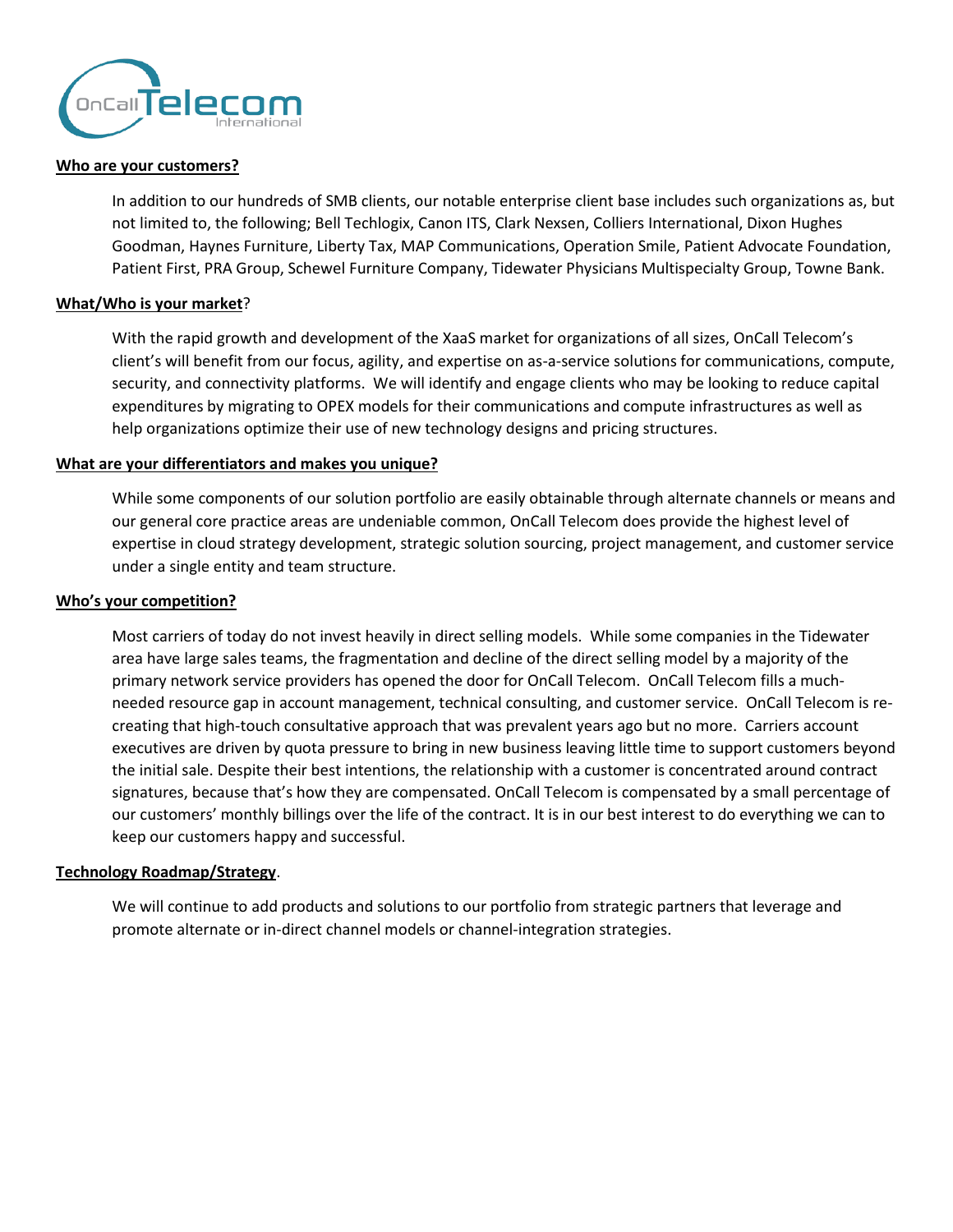

#### **Marketing Roadmap/Strategy**.

Continue to invest in Hubspot for CRM and inbound marketing and leverage our carriers for drip marketing campaigns, collateral, and case studies.

#### **Sales Roadmap/Strategy**.

We will turn our growth focus to security and creating opportunities for former CIO's, CISO's, and VP's of IT and Infrastructure to become Managing Partners of OnCall Telecom. With great brand equity, proven track record, and back-office financial and operational support, we can leverage their skills in end-user environments to help C-Suite executives make strategic decisions regarding their technology and security practices. We will seek opportunities to provide vCIO services on a retained or project basis to help business owners and enterprises gain the strategic and tactical leverage needed to make the communications, applications, and infrastructure move to the Cloud.

#### **Any Intellectual Property and how will you monetize it?**

No IP.

#### **Growth plans and needs to help grow**.

We will need incremental financial and technical resources in inbound marketing, social media, and SEO to ensure that we can be found on the Web. Our current selling strategy is inefficient and unscalable.

Additionally, we will continue to work with hardware VAR's and IT MSP's that want to build residual income models through their sub-agency work with OnCall Telecom.

#### **Challenges (technology, marketing, funding, workforce, city/state business support).**

Marketing is an ongoing challenge and focus area.

#### **Opportunities (including funding with any others).**

We will continue to add key sales people with experience in enterprise sales and account management as well.

We will identify opportunities to roll-up other sole practitioner or small telecom agencies under our brand.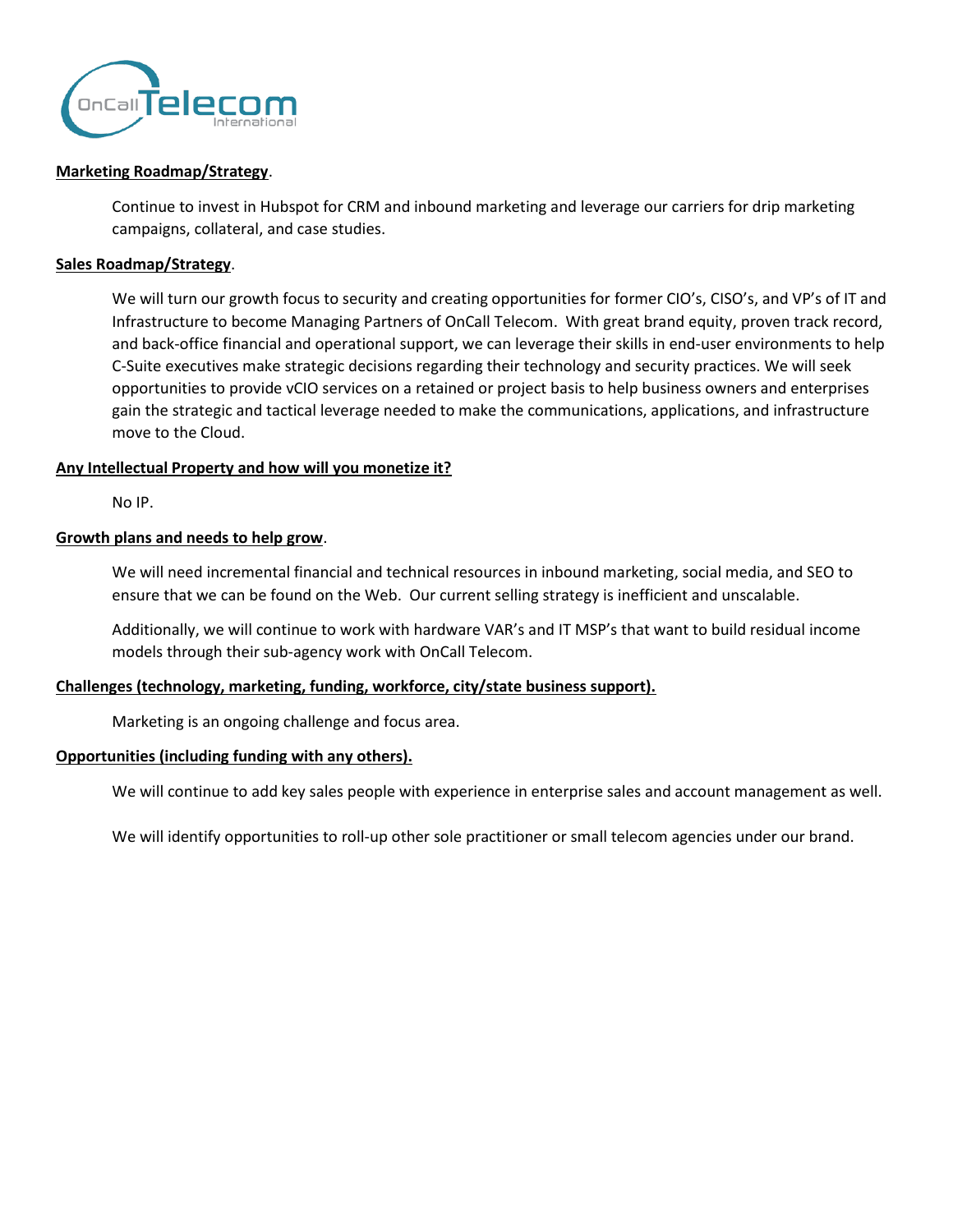Christopher Machut 4855 Brookside Ct, Ste B, Norfolk, VA 23502 USA [www.netarus.com](http://www.netarus.com/) +1 (757) 819-4600 x515 [chris@netarus.com](mailto:chris@netarus.com)



#### **Management:**

CEO, Founder – Chris Machut

President – Mark B. Shaw

Dir. of Manufacturing – Lewis **Crenshaw** 

**Business:** Safety and Productivity Technology for Industry

**Market:** Construction, Industrial, Marine, Transportation / Big Data, IoT, AI and Blockchain

**Number of Employees:** 3FT, 2PT

**Year Company Founded:**  Acquired 2015; First system 2012; Founded 2002

**Legal Structure:** LLC

**Accounting Firm:** Cherry Bekaert

**Law Firm:** Law Office of Joel Ankney, PC

#### **Business Description:**

Netarus, LLC develops hardware and software solutions to improve the situational awareness of heavy equipment operators and off-site managers. Netarus' focus is on the untapped \$1.7 trillion market in the U.S. construction, industrial, marine and transportation material handling industries. Netarus developed its analytics engine in 2015 in an effort to fix the disconnect between on-site and off-site construction operations by the use of video imaging, strategically placed sensors and video analytics in manned and unmanned data collection systems. The company's initial product, HoistCam, is video capture hardware consisting of (1) a ruggedized wireless camera mounted on heavy equipment such as a crane and (2) a wireless monitor and receiver placed in the operator's cab of a crane. Netarus' HoistCam Director system records the data along with other camera and sensor data feeds supplied by UAVs / drones, stationary video systems or standalone Internet of Things (IoT) devices. The data captured from Director is pushed to the "cloud" for storage and automated analysis of job site activity such as confirmation that "as-built" images align with site design plans. This post processing data capture and analytics engine is called SiteTrax.io, which can store the data immutably on a blockchain where tokens can be purchased, traded and exchanged for access to the content.

#### **Value Proposition:**

Netarus' solutions create a paradigm shift in the material handling industry by reducing operational costs and increasing productivity. Netarus has established programs with insurance brokers and agencies to reduce insurance rates while existing customers have seen productivity increases from 20% - 60% using the HoistCam system. Netarus' platform is a cohesive architecture that improves efficiency for field operators while allowing off-site supervisors, technical staff and managers the ability to access and evaluate all work accomplished. As a result, office engineering staff no longer react to job site reports or weekly job site surveys but shift to a proactive mode of operation that alerts them to

problems, issues and inefficiencies as they occur in real time. A trial of SiteTrax.io determined that the data generated from a jobsite could have prevented a \$7,000 concrete slab blow out within 1 minute of reviewing the results. In addition, the original and analyzed data can be stored on the blockchain to archive and are recente. In detailer, the original and analyzed data can be stored on the bicotenain to dreinve and monetize the content for the owner of the data. Netarus has introduced true, corporate-wide situational awareness in an industry where point to point radios are still considered high tech. **CALC**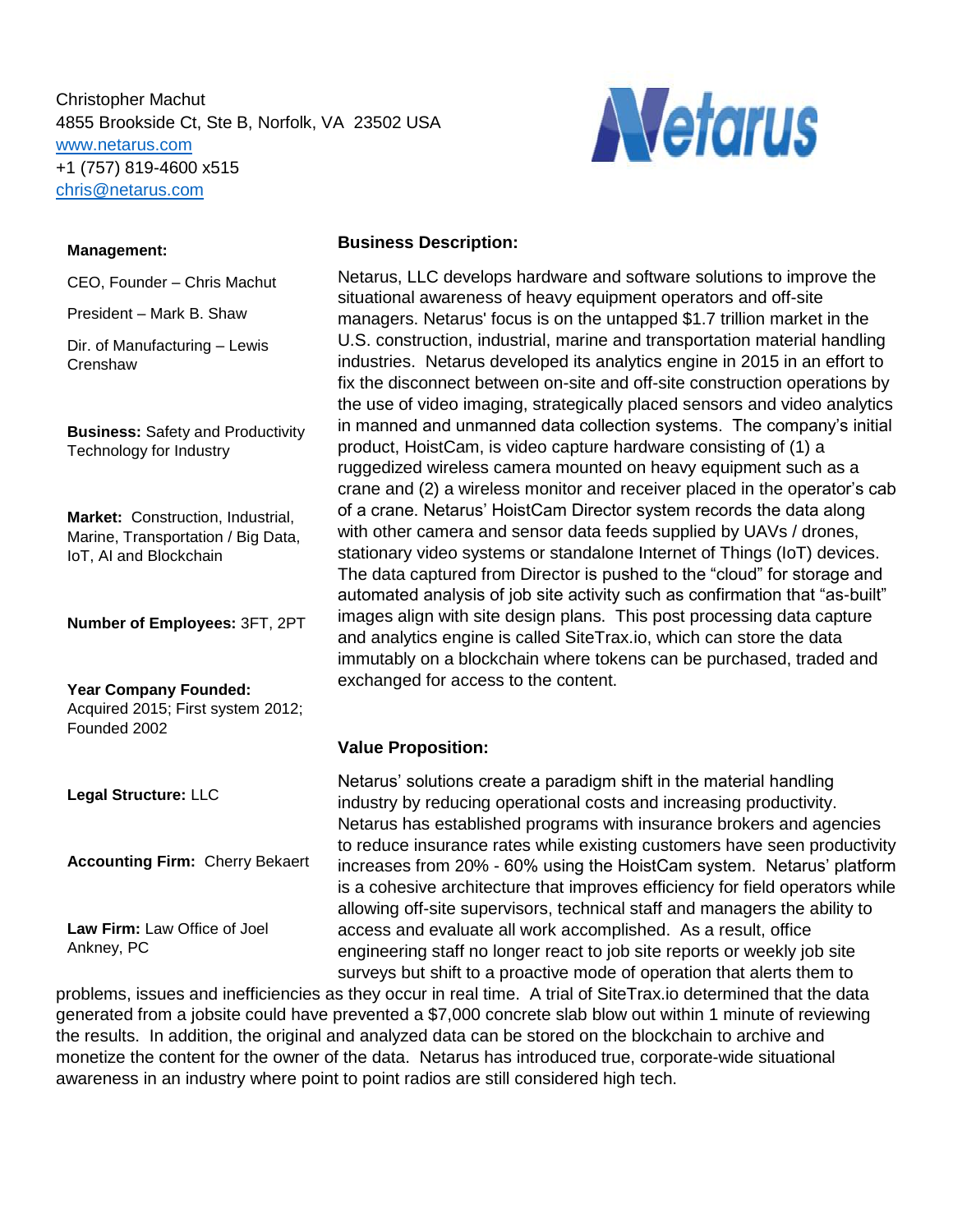

Netarus has accumulated 9 case studies on HoistCam at [https://www.hoistcam.com/proof.](https://www.hoistcam.com/proof) The latest case study was conducted with a steel mill in California where HoistCam reduced their overhead crane incidents by 90% and increased productivity over 20%. This implementation of HoistCam generated millions of dollars in savings directly to the customer's operations.

### **Management:**

Mark Shaw, President. Mark is a proven manager and growth oriented executive. He joined Netarus in 2013 to grow sales and manage the operations during Netarus' transition from a start-up to a growth-oriented company. Prior to joining Netarus, Mark owned and managed the ship repair company, M.B Shaw Co., as well as Virginia Automotive Systems, with annual revenue exceeding \$8 million. Both companies were successful growth and sales stories. Full time.

Chris Machut, Founder and CTO. Chris provides Netarus significant expertise in IT, software, communications and systems engineering. Prior to founding Netarus, Chris started and operated an innovative offshore software-based call center business. The sales lead generation techniques and contact management tools from that business are the foundation of Netarus' CRM platform and philosophy. Full time.

Lewis Crenshaw, IDSA, PMP, Director of Design and Manufacturing. Lewis is an experienced team leader, manufacturing manager and seasoned product developer. As a certified Project Management Professional, he managed the design and manufacture of multiple "global-first" products for BriarTek, Inc., the largest manufacturer of maritime safety and survivability equipment in the world. Part time. As revenue continues to build, Lew Crenshaw will be brought into a full-time role focused on manufacturing and consulting operations.

#### **Products/Services:**

- **HoistCam (Revenue)** wireless camera system increases safety and productivity for heavy equipment operators by providing direct line-of-sight operational video feeds
- **Director (Revenue)** remote access for management to monitor and record job-site data
- **SiteTrax.io (Pre-Revenue)** automatically analyzes data captured by Director within the cloud. Facilitate two separate but important key roles: data capture and analytics with Artificial Intelligence (AI).
	- Most analytics companies offer a specialized niche on a specific type of data analysis while requiring the end user to capture and store the data on their own.
	- Big data capture companies store the information for their customer, but do not provide an automated, easy to use means to interpret the data in near real-time.
	- Confidentiality of data in the cloud is very important to businesses and is a significant concern with "cloud storage". By leveraging the SiteTrax.io blockchain, original and analyzed data can be encrypted and stored immutably on the SiteTrax.io blockchain for future access where access can be monetized when the data is originally stored and each time it is accessed.

#### **Intellectual Property:**

Netarus will be filing patent applications with strategic funding. Prior to funding, Netarus uses trade secrets to mitigate competition and constantly innovates the product functionality of its offerings.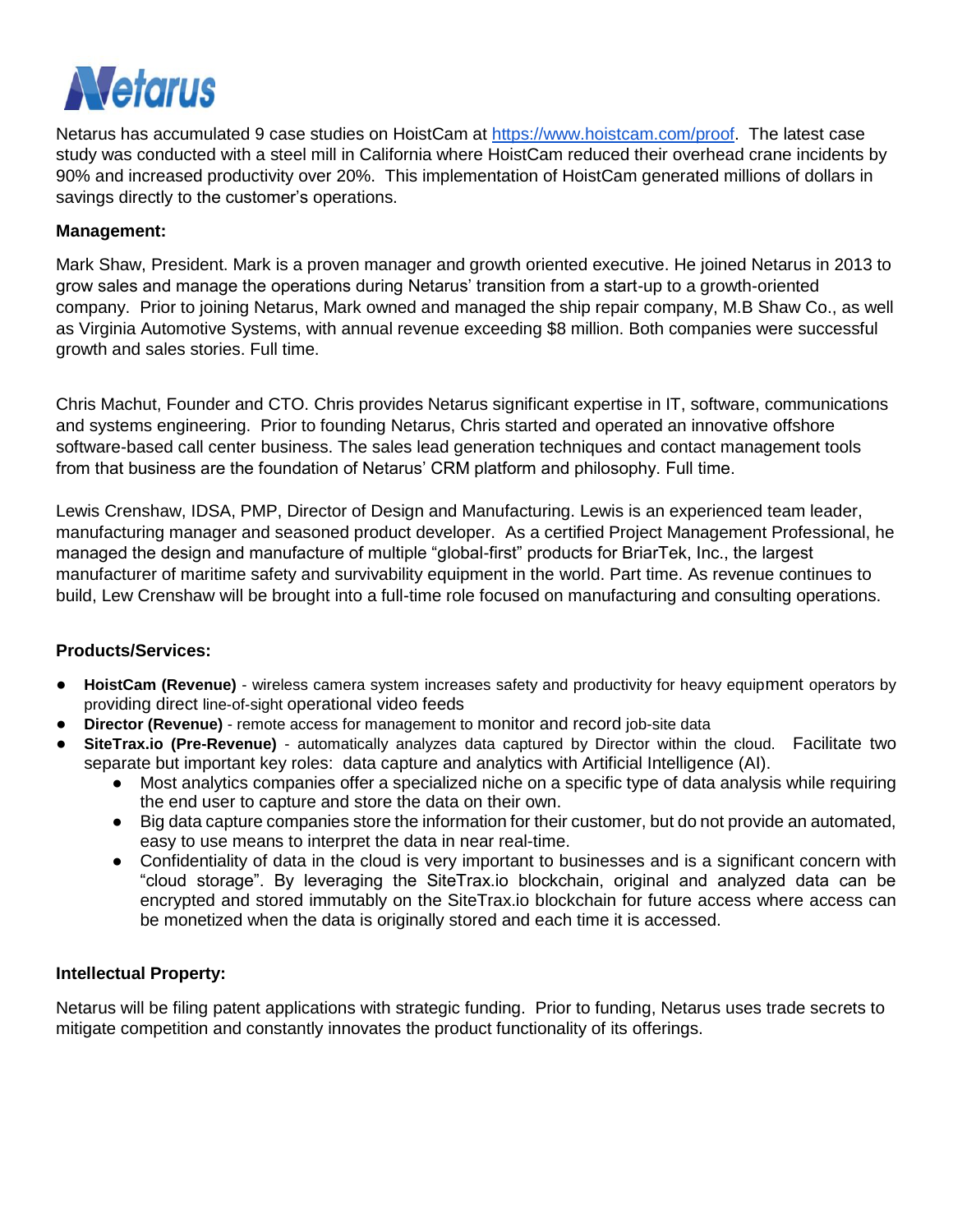

### **Markets:**

Netarus' HoistCam camera platforms are fundamental for significant safety and productivity benefits including the potential advanced analytics of SiteTrax.io. Netarus' target markets for the HoistCam platform are construction, industrial (steel), transportation and maritime material handling industries with revenues over \$100MM per year.

*Hardware - HoistCam*: There are over 120,000 active cranes in the U.S. Worldwide there are over 1,000,000 pieces of heavy equipment that can utilize the solutions provided by Netarus in the construction, industrial, marine and transportation markets. Netarus has generated revenue of more than \$1.6MM+ in HoistCam systems across 200+ businesses since December 2015.

*Software -* SiteTrax.io - *Big Data with Data Analytics*: The data captured and data analytics generated by hardware such as HoistCam and drones are part of a market that is growing at an impressive rate. It is composed of three distinct components: software, services, and infrastructure. These account for 19%, 44%, and 37% of the total market. According to International Data Corporation (IDG), Netarus' primary submarket for HoistCam Director with SiteTrax.io will be the software subsector (\$5.244B) which is the smallest, yet fastest growing, of the big data markets. In 2015, IDG Enterprises conducted a survey of small to medium size enterprise business on the effects of big data. IDG found that companies were planning to spend an average of \$7.4M on big data over the FY2015 with large enterprises spending \$13.8M per company and small to medium size businesses spending \$1.6M per company.

### **Sales and Marketing:**

Netarus is establishing itself as a global leader in the big data and analytics marketplace through education, word of mouth and proactive marketing to its customers and through industry associations. Netarus is capturing market share and mindshare by emphasizing it sales and marketing objectives through:

- Internal sales team
- Distributors, dealers and representatives
- Trade Shows (ConExpo, Bauma, World of Concrete, SC&RA)
- Insurance brokers and agencies
- Industry associations
- Equipment OEMs
- Website and social media (LinkedIn and Facebook)
- Customer retention / repeat customers
- One-time revenue HoistCam hardware
- Recurring revenue Director / SiteTrax.io service

Internationally, Netarus has established HoistCam dealers in the UK, France, Canada, India, Mexico, Argentina, Australia and is currently negotiating representation and distribution for multiple other countries. All of this is tracked inside of Netarus' CRM (Customer Relationship Management) platform.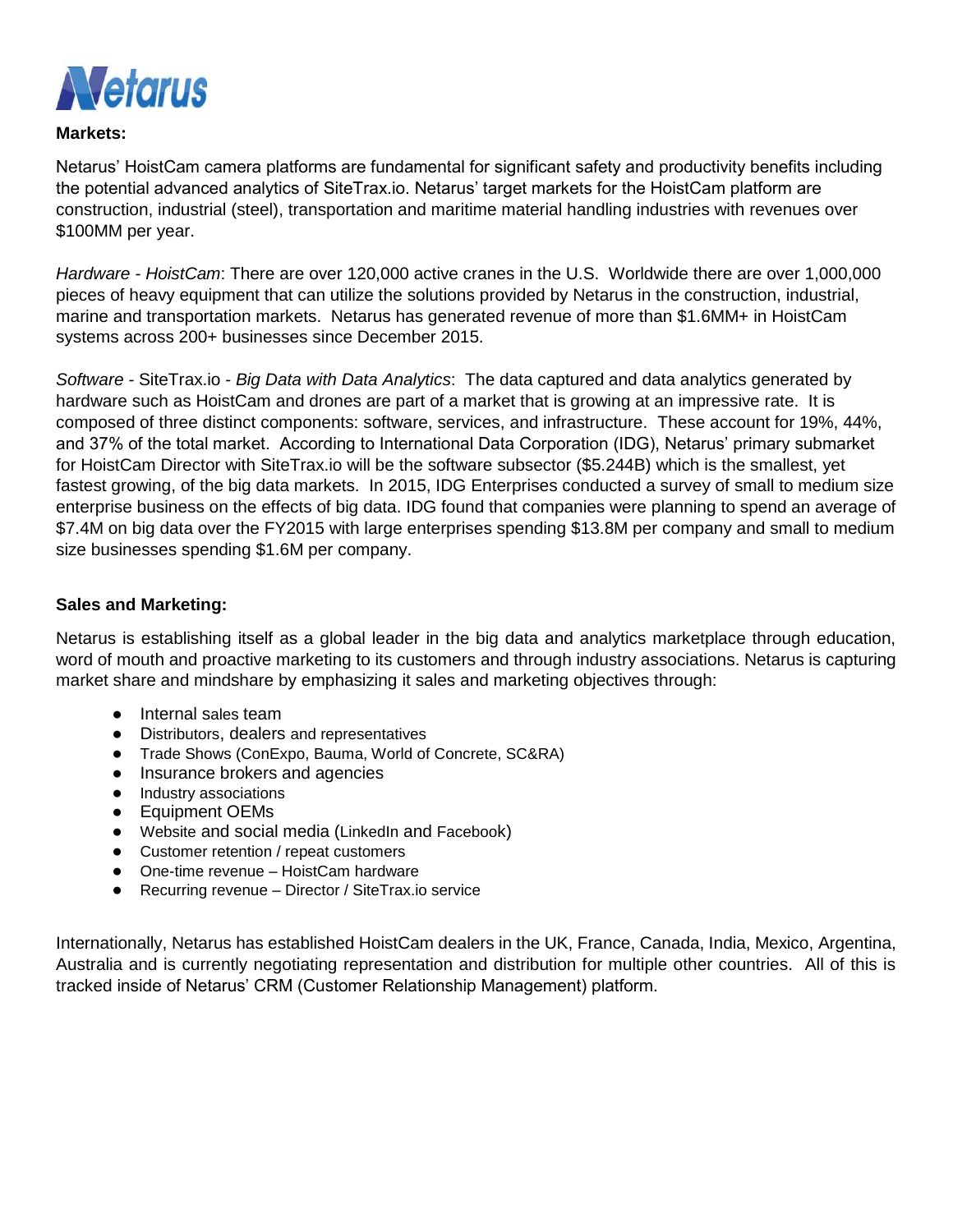

### **Competition:**

*HoistCam Hardware Competitors:* (1) Orlaco, a Scandinavian firm with a full line of cameras for heavy equipment, but weakness in the wireless arena, (2) Pacific Systems, a Hawaii-based construction wireless camera company, (3) 4Site Technologies, a new competitor as of 2015 located in Washington State, (4) BlokCam, a UK-based construction camera company recently emphasizing wireless cameras in 2016.

*SiteTrax.io Software Competitors:* There are many analytics companies that provide the ability to analyze and store video and sensor data. The challenge grows when the analytics companies focus on processing only a few specific types of data. This results in a multitude of analytics packages and data capture sources that are very costly and time consuming to use. Typically, a customer would have to go to large consulting firms such as GE, IBM or Microsoft to develop an in-house custom solution. SiteTrax.io is positioned as the single source via software licensing, token/coin offering and development to quickly and easily generate, capture and analyze job-site visual sensor data.

### **Financial Projections:**

Currently, approximately 70% of revenue has been generated through direct sales, with the balance coming through a growing network of dealers and distributors. Netarus focuses its sales and marketing material toward safety directors on the corporate level and site supervisors/superintendents operating in the field. Netarus actively works with manufacturing reps, dealers and distributors in construction, industrial, marine and transportation markets to leverage our partners' connections and expertise in cranes and heavy equipment. Netarus has bootstrapped its R&D and market research effort while leveraging its dealers, representatives, and distributors to develop the corporate brand and provide indirect sales. The list price for the basic HoistCam solution is \$4,500 to \$12,000 with recurring revenue for the cloud-based Director / SiteTrax.io software platform. Gross margins on direct hardware sales are 60-70% (Hardware COGS 20%) with 30%-40% when sold through dealers, while gross margins on software sales are projected around 80%-90% when included with the hardware. With the addition of the SiteTrax.io blockchain, access to content can be monetized through the SiteTrax.io interface.,

|                         | 2014<br>(Actual) | 2015<br>(Actual) | 2016<br>(Actual) | 2017<br>(Actual) | 2018<br>(Actual) | 2019<br>(Projected) | Year 1  | Year 2   |
|-------------------------|------------------|------------------|------------------|------------------|------------------|---------------------|---------|----------|
| Revenue                 |                  |                  |                  |                  |                  |                     |         |          |
| <b>Hardware</b>         | 308,000          | 240,000*         | 280,000          | 380,000          | 450.000          | 500,000             | 500,000 | $1.1$ MM |
| <b>Analytics</b>        | 0                | 0                | 0                | $\Omega$         | 30,000           | 0                   | 50,000  | 50,000   |
| <b>Total</b><br>Revenue | 308,000          | 240,000          | 280,000          | 380,000          | 480.000          | 500,000             | 550,000 | 1.15MM   |

*\*Acquisition restructuring from GM Engineering Services, LLC to Netarus, LLC.*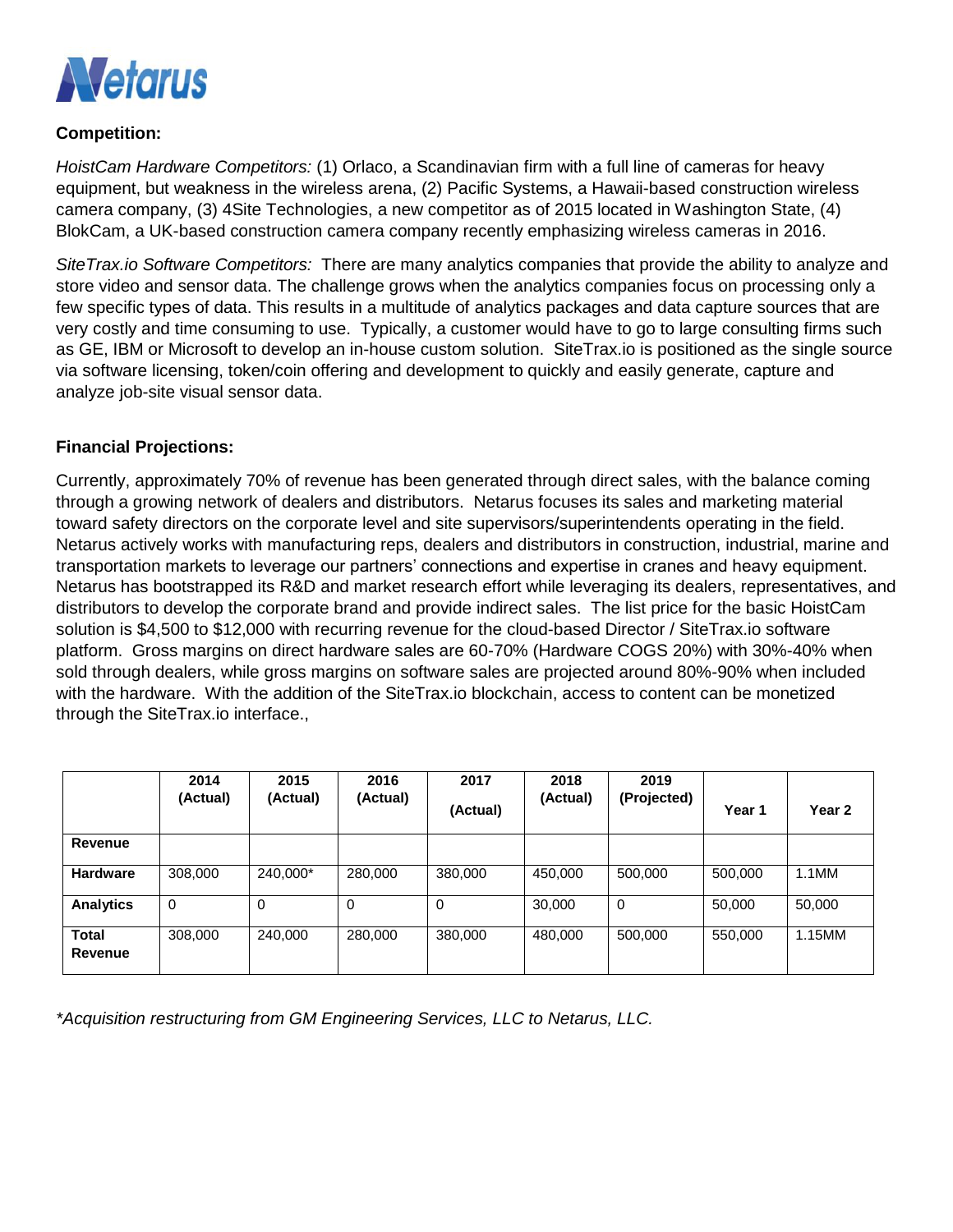

### **Challenges:**

Netarus will use the bulk of the proceeds from the equity financing to:

- Add sales professionals and strengthen the dedicated dealer management team
- Marketing efforts
- Manufacturing and support staff
- Intellectual property and engineering of HD wireless transmitter based on proprietary specifications
- Netarus is open to various on-going financial agreements including exit strategies from purchase or acquisition when timing is appropriate.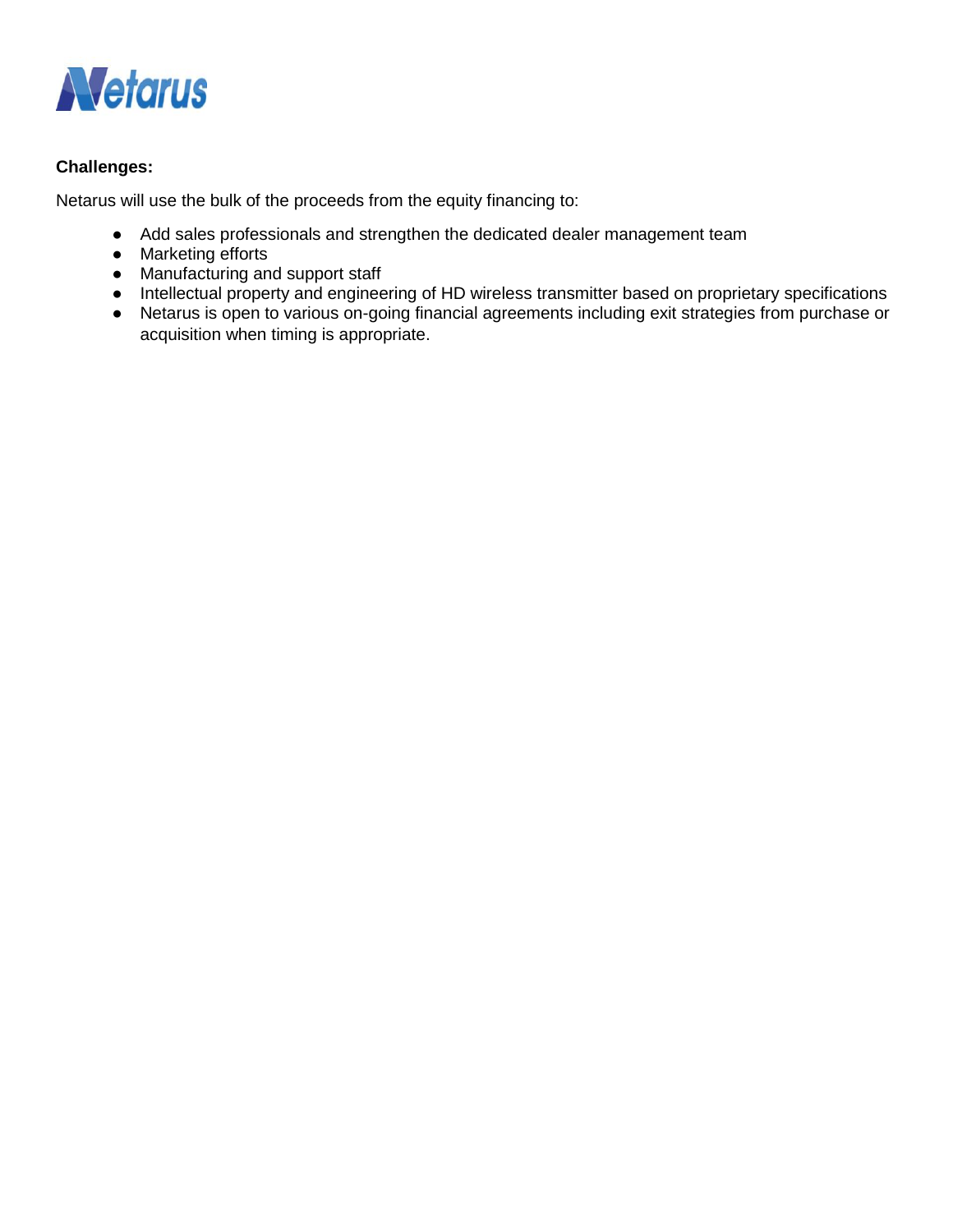

# **Welcome Home to 757 Makerspace**

Located in Norfolk, Virginia 757 Makerspace was established in 2013 to provide a community workshop, studios, tools, equipment and classes focusing on design, making things and prototyping. In our 28,000 square foot "Dream Factory" you will find:

- a great selection of tools for wood, metal, textiles, plastic, jewelry, and electronics
- instruction on the safe and efficient use of these tools
- space to make things
- a welcoming community of interesting, creative people making things

Whether you're an artist, engineer, inventor, student, fabricator, entrepreneur, hobbyist, or all of the above, this is a place to actively make your future. Visit us for a free tour — we're located in the historic railroad district, minutes from Downtown and the Ghent area. Take safety classes on the tools you need. Start your membership for a day, month, quarter, or year. Why join 757 Makerspace?

- **• Access the tools to make anything…** Have you ever wanted access to tools and equipment you don't have at home? We have the state-of-the-art 3D printers, laser cutters, sewing lab, robotics, electronics, a fully outfitted woodshop, metal shop, forges, kilns and more to create with. We invest in equipment and infrastructure and continually update and upgrade it, so you don't have to.
- **• …and how to use them.** We offer hands-on classes, workshops, one-on-one tutorials, and consulting to get you enough knowledge to be dangerous, so you can go from an idea to making it yourself faster than you ever thought you could. We've been called a "gym for innovators," with the equipment, space, and knowhow to work out your maker muscles.
- **• Learn how to make, do, fix, build, design, and create anything.** Got something you've always wanted to try? Becoming an expert at watching YouTube tutorials? We offer classes and workshops to get you going and actually making. From microcontrollers to metalworking to sewing to upcycling crafts to e-textiles, we have new classes all the time that will give you hands-on experience you can't get anywhere else.
- **• Kids STEM/STEAM through play:** Our Makerspace Cadets classes have been our most popular offering for five years. More than 500 kids' classes in, we're still dreaming up creative, fun ways to engage kids in learning and creating with skills to help them thrive in their future of school, life, and work. Come learn with us every Saturday. Educators – We love working with schools, institutions, and organizations to set up your own MakerLabs or class series.
- **• An AWESOME, active community of makers, dreamers, and doers.** Our AWESOME members are our greatest resource. You all are the people behind the jigsaw, programming the 3D printer, spooling the sewing machine, and sketching on the whiteboards to make things happen. The 757 Makerspace member community is there to help you out, spitball, brainstorm, share, create together, and support each other. We're always amazed by the ways we see members stepping up to help each other learn, do, and problem solve.
- **• Want to share your story or hear others'?** We host talks and events for members to share their passions what they've learned, what they're working on, and why they're doing it.
- **• Dirty space:** Get out of the house, free up your garage, and take advantage of our community and amenities to get your projects done. From tabletop electronics to renovating a school bus into a skoolie, the Dream Factory can be your home away from home and friendly accountability for you to tinker, learn, and get that dream project done.
- **• 24/7 access to our fully outfitted Dream Factory:** Membership gives you 24/7 access to space to work in, make, and create anything you can imagine. [Schedule a tour today.](http://www.757makerspace.com/hours-and-tours/) Let's make something **AWESOME** together!

# **Company Overview:** 757 Makerspace

Established June 2013, three-month beta period/build-out. September 2013 public opening. In operation for 6 years.

[www.757Makerspace.com](http://www.757makerspace.com/)

The Dream Factory 237 W. 24th Street Norfolk, VA 23517

Beau Turner CEO & Creative Director [beau.turner@757makerspace.com](mailto:beau.turner@757makerspace.com) 757.301.1118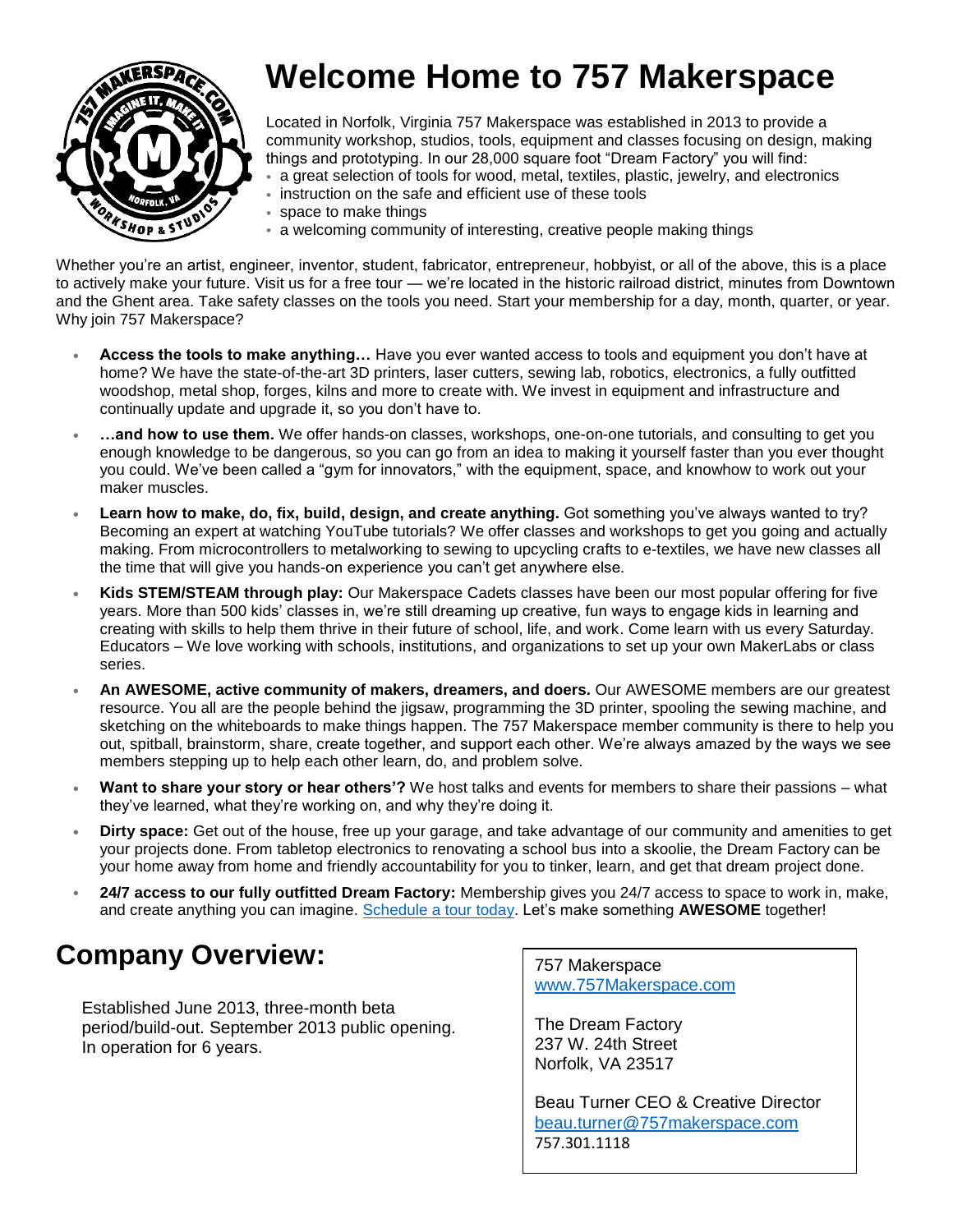# **Financials**

Balance Sheet Not Disclosed Revenue comes from the following: Membership, giving individuals and business partners 24/7 access to our innovation space. Individual \$1,200 year/\$375 quarter/\$135 month Studio/Project Space Rentals (\$3.25 SF)

# **Products and/or Services**

We are a big P, small S. Primary product is membership and access to working space, tools and equipment. Services side, we focus on Project Consulting, Product Development, Classes and Workshops.

# **Who Are Our Customers?**

Our demographic is primarily individuals (artists, engineers, inventors, students, fabricators, entrepreneurs and hobbyists) between the ages of 24 and 62 with that being 52% Male/51% Female.

Our business customers/partners typically have a product they are developing and use the space for the duration of that project (either for a couple individuals or the entire company working out of the space) and at the completion of that move on (grow up and out, or on to the next product idea).

# **What/Who is your market (solutions offered, total market size)?**

We offer assistance in the development of product prototypes, from consulting to physical space, training and access to the tools and equipment needed to take ideas and make them real. Phase One was creating a physical space where we can start and grow a community. Phase Two included options for growth (additional locations, expansions, coworking space, and opening seven maker labs in local schools) as we test out other directions for impact and growth. We are now entering into our Phase Three.

# **What are your differentiators and makes you unique?**

We are community focused, not just those in the space but in being part of the community.

# **Who's your competition?**

There is always competition, we see this in the form of libraries, schools, other businesses shifting their models towards DIY (Do It Yourself) models. We prefer to work with these other organizations as much as they permit, overall the stronger our network is the better it is for everyone.